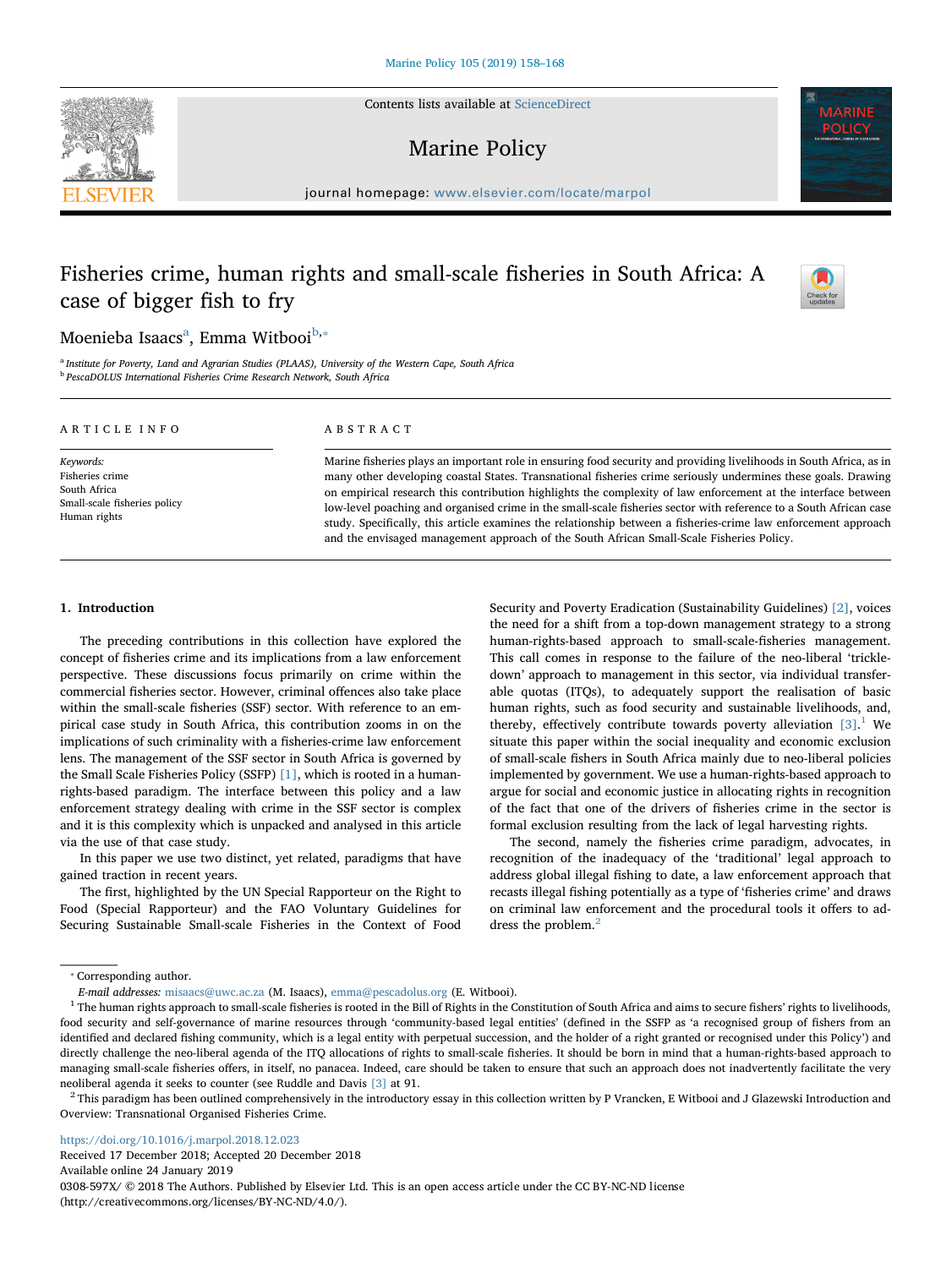The complex interface of these two paradigms is aptly illustrated by reference to the case of South African small-scale fisheries management in the context of increasing transnational organised crime (TOC) in the fisheries sector. South Africa, via the Department of Agriculture, Forestry and Fisheries (DAFF), has indicated, while involved in relevant international processes, $3$  its willingness to embrace the fisheries-crime approach to fisheries law enforcement, and the question arises whether such an approach is capable of accommodating a human-rights-driven management approach to the SSF sector, as advocated in the SSFP  $\left[1\right]$ , $^4$  $^4$ which was developed in partial response to the outcome of the Kenneth George and Others  $v$  the Minister case [\[4\].](#page-9-3) It is this question that we address in this essay. More specifically, what we examine is whether, and if so how, a fisheries-crime law enforcement approach can complement the SSFP in such a way as to effectively deal with illegal harvesting in the domestic SSF sector whilst simultaneously supporting the realisation of basic human rights, particularly the right of access to food and sustainable livelihoods. We also focus on a number of key related issues arising from the research that informs this contribution, including: the link between fisheries management and law enforcement at fishing community level — more specifically, how such a law enforcement approach is able to support a management approach that is rooted in the realisation of basic human rights — and, from a law enforcement lens, how one deals with individuals in the fishing communities who aid organised criminals because they lack alternative livelihood options — solutions here cannot be found purely in law enforcement responses, but must necessarily be rooted in social and economic government policies and programmes.

The article is structured as follows. After describing the research methods, it first outlines the theoretical and factual contexts informing the substance of this article before moving on to unpack from a humanrights-based lens the ill-fit of the traditional fisheries management and enforcement models to date in addressing illegal fishing in the SSF sector with reference to various illustrative case studies. The discussion deliberately raises a number of critical questions highlighted by empirical research, to which there are no easy answers. The paper moves on to discuss the fisheries-crime paradigm in relation to the effect of illegal fishing on and within SSF, with a particular interest in how it might impact the right of access to food and food security in this sector. Building on this, it then looks at how the fisheries-crime paradigm might be used when implementing the SSFP to ensure that illegal fishing in the South African SSF is handled in such a way as to protect and promote the human rights of small-scale fishers. The article concludes with some thoughts on how the potential synergy between the fisheries-crime approach and the small-scale fisheries policy can best be fostered towards this end.

#### <span id="page-1-4"></span>2. Research methods

Fieldwork for the case studies referred to in this paper was conducted over a period of 10 years within coastal communities in the Western Cape Province (more specifically, in the Southern Cape region). The methods used were qualitative in nature and included the use of participatory observations, key informants, workshops, focus group interviews with fishers and selected household interviews. The interviews were with fishers, interim relief permit holders, rights holders and boat owners. The research also made use of key informants to assist with arranging interviews and to serve as contacts when not conducting fieldwork.

The empirical work for the social and political process within the fisheries policy arena was gleaned through a participatory-action research process in terms of which the researcher (Isaacs) formed part of the group launching the George class-action case in 2005 [\[4\].](#page-9-3) Doctoral research was used as evidence to support the class-action case and Isaacs joined as a claimant with a supporting affidavit. Isaacs has been instrumental in the work of the national task team to draft the SSFP from 2008 to 2010 and has been actively involved in raising awareness of the right to livelihoods and food security of South African small-scale fishers at national, regional and global forums and conferences [\[5\]](#page-9-4).

# 3. Illegal fishing in the South Africa small-scale fishing sector

#### 3.1. Management of the small-scale sector

Fish makes a vital contribution to the food and nutritional security of over 200 million Africans and provides income for over 10 million, but globally fish stocks are severely over-utilised as highlighted in the introductory essay in this Special Issue [\[6\].](#page-9-5) [5](#page-1-2) Illegal fishing off the African coast is a major contributory factor to over-exploitation, with West African waters estimated to have the highest rates of IUU fishing globally — the estimated illegal catch in the Eastern Central Atlantic is currently worth between US\$828 million and US\$1.6 billion annually [\[7,8\].](#page-9-6) As evidenced by the contributions in this compilation, the traditional approach to addressing illegal fishing (the illegal, unreported and unregulated (IUU) approach), which focuses on strengthening conservation and management rules and stepping up compliance of vessels, has reaped minimal success [\[9\].](#page-9-7)<sup>[6](#page-1-3)</sup> This has arguably been largely due to a misunderstanding of the problem at hand as being purely a fisheries management problem as opposed to, at a more fundamental level, a failure of international fisheries law enforcement [\[10\].](#page-9-8) Further, as exemplified by the management of the SSF sector, this lack of success is arguably also due to a fundamental 'misfit' between the IUU approach and the challenges of managing the small-scale sector. In the South African context, abundant empirical evidence — presented in this paper — attests to this ill-fit, highlighting that the IUU approach is at odds with the realisation of human rights enshrined in the South African Constitution  $-$  such as equality and human dignity  $-$  in the SSF sector and does not accord with the human rights and developmental approach to fisheries governance advocated by the SSFP. Differing from the IUU approach, the fisheries crime paradigm, outlined in preceding contributions in this collection, regards illegal fishing as a potential form of criminal activity committed within the fisheries sector, which is best addressed by strategically harnessing criminal-law tools rather than by treating it as a primarily administrative-law matter. Whilst the focus of law enforcement within the fisheries crime paradigm is on the high end of the spectrum, namely, tackling well-financed, large-scale transnational organised criminal activities primarily in the commercial fisheries sector, the approach nonetheless has ramifications for illegal harvesting in the SSF sector. The question of interest is whether the fisheries crime approach is more conducive to supporting the realisation of human rights in the SSF section than the IUU approach. We attempt to address this question in this contribution.

At a global level, there is increased emphasis on the important role of small-scale fisheries in contributing to food security. This is evidenced by numerous international instruments and commitments, such as the FAO Voluntary Guidelines on the Responsible Governance of

<span id="page-1-0"></span> $^3$  These processes are outlined in G Stolsvik's article 'The development of the  $\,$ fisheries crime concept and processes to address it in the international arena' at XX.<br><sup>4</sup> It must be emphasised that this article does not engage in a critical analysis

<span id="page-1-1"></span>of the SSFP but, rather, engages with the SSFP as the existing domestic policy for small-scale fisheries and, on that basis, seeks to interrogate how its implementation may interface with the fisheries crime approach.

<span id="page-1-2"></span><sup>5</sup> At para 2. Cross-reference to P Vrancken, E Witbooi and J Glazewski 'Introduction and Overview: Transnational Organised Fisheries Crime' at XX.

<span id="page-1-3"></span><sup>6</sup> As recognised by the FAO at 51- '[t]he realities of corruption and organised crime, which add complexity to the task of combating IUU fishing, need to be addressed through supplementary means extending beyond the realm of fisheries control and enforcement' (Emphasis added).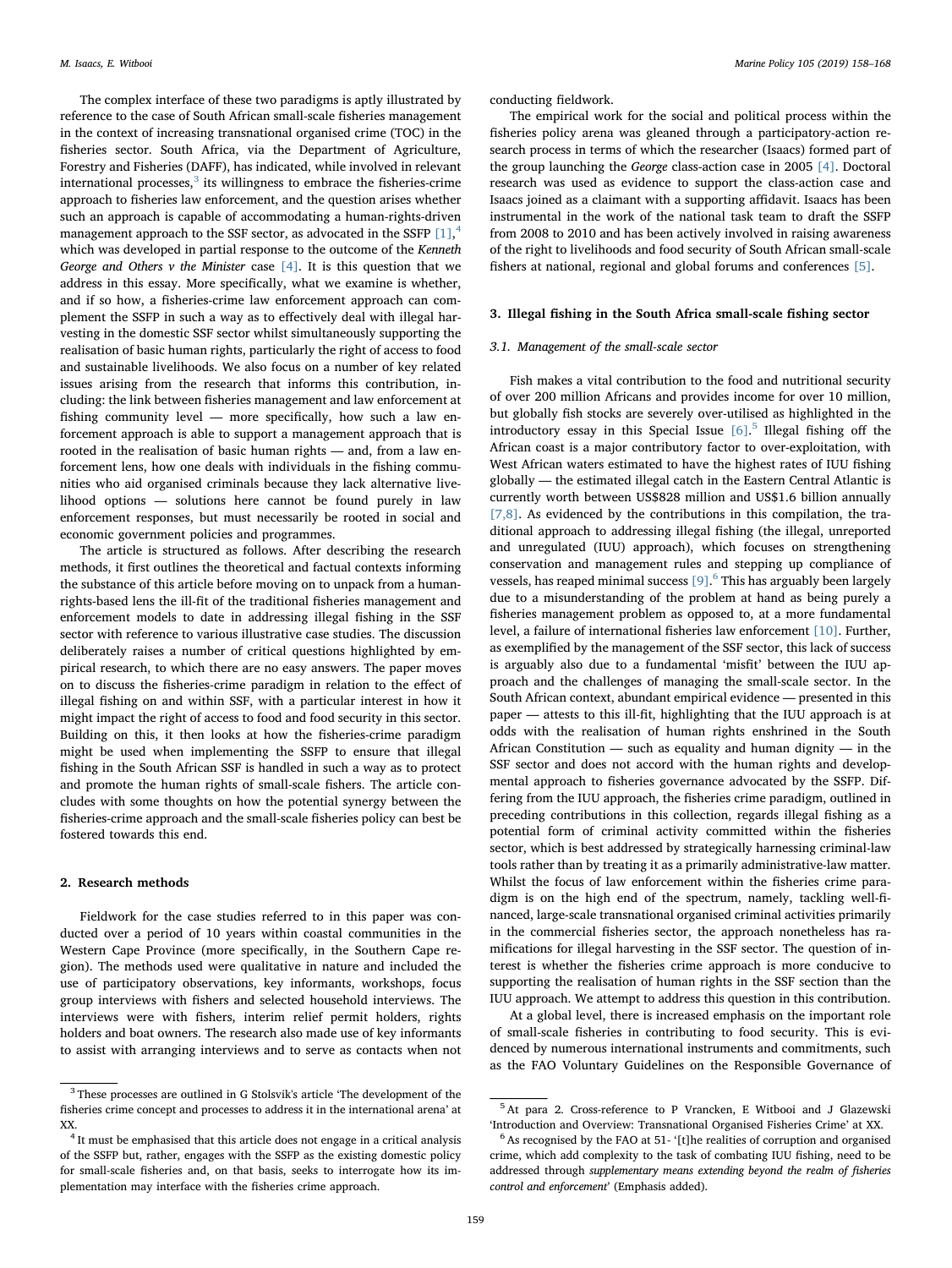Tenure of Land, Fisheries and Forests in the context of National Food Security (Tenure Guidelines) [\[11\]](#page-9-9), the FAO Sustainability Guidelines and the FAO Voluntary Guidelines on the Progressive Realisation of the Right to Adequate Food in the Context of National Food Security (Right to Food Guidelines) [\[12\]](#page-9-10). More specifically, the Special Rapporteur recognised the link between the right to food and the need for access to resources such as fish and water  $[13]$ .<sup>[7](#page-2-0)</sup>

Domestically, the South African Constitution [\[14\]](#page-9-12) enshrines the right of access to sufficient food.[8](#page-2-1) The SSFP takes this a step further in the SSF sector by creating opportunities for fishers to participate in a formalised value chain as part of a development agenda that is concerned with poverty alleviation, food security, access to financial capital and subsidies. Under the Constitution, the State may make budgets available through national, provincial and local governments to strengthen the capacity, training and skills of local community entities and cooperatives. The ability of the South African authorities to make small-scale fishers more food-secure and less vulnerable in practice, however, will depend on the governability of small-scale fisheries, that is to say the quality of representation of local committees, the nature of the rights-allocation process and the relationship between industrial fishing entities and small-scale fishers. As stated by the Special Rapporteur, the State is both obliged to protect the right to food by protecting 'the access rights of traditional fishing communities from industrial fishing' and controlling 'private actors that could affect the… territories and water on which these communities depend' and to fulfil the right to food by acting proactively to strengthen the individuals' access to, and use of, fisheries resources and means to ensure their livelihoods via, inter alia, 'improving the incomes of small-scale fishing communities'[ $13$ ].<sup>[9](#page-2-2)</sup> The role the State has to play towards realising the right of access to food is thus crucial and must inform the operationalisation of the SSFP. The question is how this relates to the role of the State in fisheries law enforcement under the fisheries crime paradigm.

Empirical research highlights that the challenges faced on a daily basis by small-scale fishers along the South African coast bear harsh witness to the need for an alternative approach to that used to manage the sector until now. In particular, this research not only provides evidence of the need for an alternative understanding of what constitutes 'illegal' fishing in this sector, and how to address it, but also underscores the imperative of addressing food security and livelihood concerns.

### <span id="page-2-9"></span>3.2. Poaching as a form of resistance

This paper does not seek to interrogate the issues of illegality, deterrence, compliance, non-compliance or legitimacy in fisheries, which have been covered by Kuperan and Sutinen [\[15\],](#page-9-13) Jentoft [\[16\]](#page-9-14) and Hauck [\[17\].](#page-9-15) Rather, it highlights an important element that we feel is missing to date, namely, the situation of 'illegal' fishing in the 'infrapolitics' $[18]^{10}$  $[18]^{10}$  $[18]^{10}$  $[18]^{10}$  of small-scale fishers in South Africa in terms of which 'poaching [i]s a form of resistance'  $[18]$ .<sup>[11](#page-2-4)</sup> Our theoretical framework to contextualise the politics of poaching and how it is used as a tool of resistance against the Apartheid fisheries policies favouring white economic domination over other race groups is limited to the works of Scott [\[18\]](#page-9-16). In so doing, we lean heavily on Scott's notions of hidden transcripts, onstage performance and offstage performance. Scott argues that members of a subordinate group (in our example, excluded fishers of colour) construct hidden transcripts as they congregate

<span id="page-2-4"></span> $11$  J.C. Scott [\[18\]](#page-9-16) at 156.

offstage, outside official regulatory structures, to speak and act outside the purview of the elite. Because these private conversations are unknown (in terms of their existence and content) by the elite law-makers, subordinates can speak more freely without fearing the consequences of being overheard. This freedom results in a 'hidden transcript' ('off-stage discourse'), which is somewhat conspiratorial in nature  $[18]$ .<sup>[12](#page-2-5)</sup> In our example of South African small-scale fisheries, the 'hidden transcript' comprises the framework or basis for actions by fishers with no formal legal right to fish who operate outside, and at times in conflict with, formal fishing rules and regulations. The hidden transcript provides a means for the excluded fishers to covertly express their antagonism towards the dominant fisheries management and regulatory system and to strategise their actions, while overtly complying with the management system outside of their hidden transcript.

Scott's theory implies that participants of a hidden transcript control its creation and termination, its content and its dispersal. In other words, without the participants' hidden discourse, transcripts fail to exist. In addition, participants own the content and nature of their hidden transcripts: they are agents of and over the hidden discourse. This means that subordinates cannot openly observe, nor directly influence, the hidden transcript of the elite and vice versa. Each group's offstage transcript cannot overlap with that of another group. In fact, '[t]he hidden transcripts of dominant and subordinate are, in most circumstances, never in direct contact'  $[18]$ .<sup>[13](#page-2-6)</sup> Interactions between members of opposing groups usually occur only in the public domain (that is, onstage). Evidence of this, in the case of SSF in South Africa, can be found in challenges to policies and quotas concerning the smallscale sector as well as clashes (sometimes violent) between illegal small-scale harvesters and law enforcement officers. Scott criticises the 'examination of public action in power-laden situations that overlooks both the "hidden transcripts" and the necessity of routine and pragmatic submission to the "compulsion of economic relations" as well as the realities of coercion'[\[19\]](#page-9-17).<sup>[14](#page-2-7)</sup> Fishers witness daily the involvement of police and fisheries officials in abalone poaching and remain silent in public as they fear punishment, brutality, arrests and imprisonment by the police. Fishers only speak about such involvement in the safe spaces of their hidden transcripts.

Scott's concepts of onstage and offstage performances help us to understand why the poor exercise their acts of defiance in the formal fishing rights application process. His work on hidden transcripts assists in understanding the marginalised poor fishers' acts of defiance as agency from below. For example, marginalised poor fishers may show their discontent in the fishing rights allocation system through either publicly protesting or via poaching.

Scott reminds us that, if fisheries departments want marginalised poor fishers to accept the rights allocation process, they need to show that they not only recognise this group in policies  $[20,21]$ ,<sup>[15](#page-2-8)</sup> but also allocate fishing quotas to those fishers. The marginalised poor fishers can use the onstage and offstage arenas of this action space, through explicit and disguised forms of resistance, to exercise their agency from below. They will decide whether to act in such a way as to legitimise the new direction of the rights allocation process or show their disapproval through poaching.

Poaching may thus be seen as one form of weapon or tool used by fishers who have tried to go the legal route, but who have lost out, and engage in a form of more direct resistance, 'a routine form of everyday

<span id="page-2-0"></span> $^7$  Paras 39 and 40 where reference is made in fn 51 to the  $George$  case  $[13]$  fn 3.  $8$  See s 27(1)(b).

<span id="page-2-2"></span><span id="page-2-1"></span>

<sup>&</sup>lt;sup>9</sup> At paras 40 and 41.

<span id="page-2-3"></span><sup>&</sup>lt;sup>10</sup> J.C. Scott [\[18\]](#page-9-16) at 156 'infrapolitics' refers to invisible resentment.

<span id="page-2-5"></span> $12$  J.C. Scott [\[18\]](#page-9-16) at 4.

<span id="page-2-6"></span> $13$  J.C. Scott  $[18]$  at 15.

<span id="page-2-7"></span><sup>14</sup> J.C. Scott [\[19\]](#page-9-17) at 16.

<span id="page-2-8"></span><sup>&</sup>lt;sup>15</sup> As has been done via the Small-scale Fisheries Policy  $[20,21]$  fn 1 and the 2014 Marine Living Resources Amendment Act, which amends the 1998 Marine Living Resources Act by expanding the definition of 'small-scale fisher' (s 1 (a)) and making provision for measures relating to small-scale fishing and for the powers and duties of the Minister in this regard (s 5 which substitutes s 19 of the 1998 MRLA).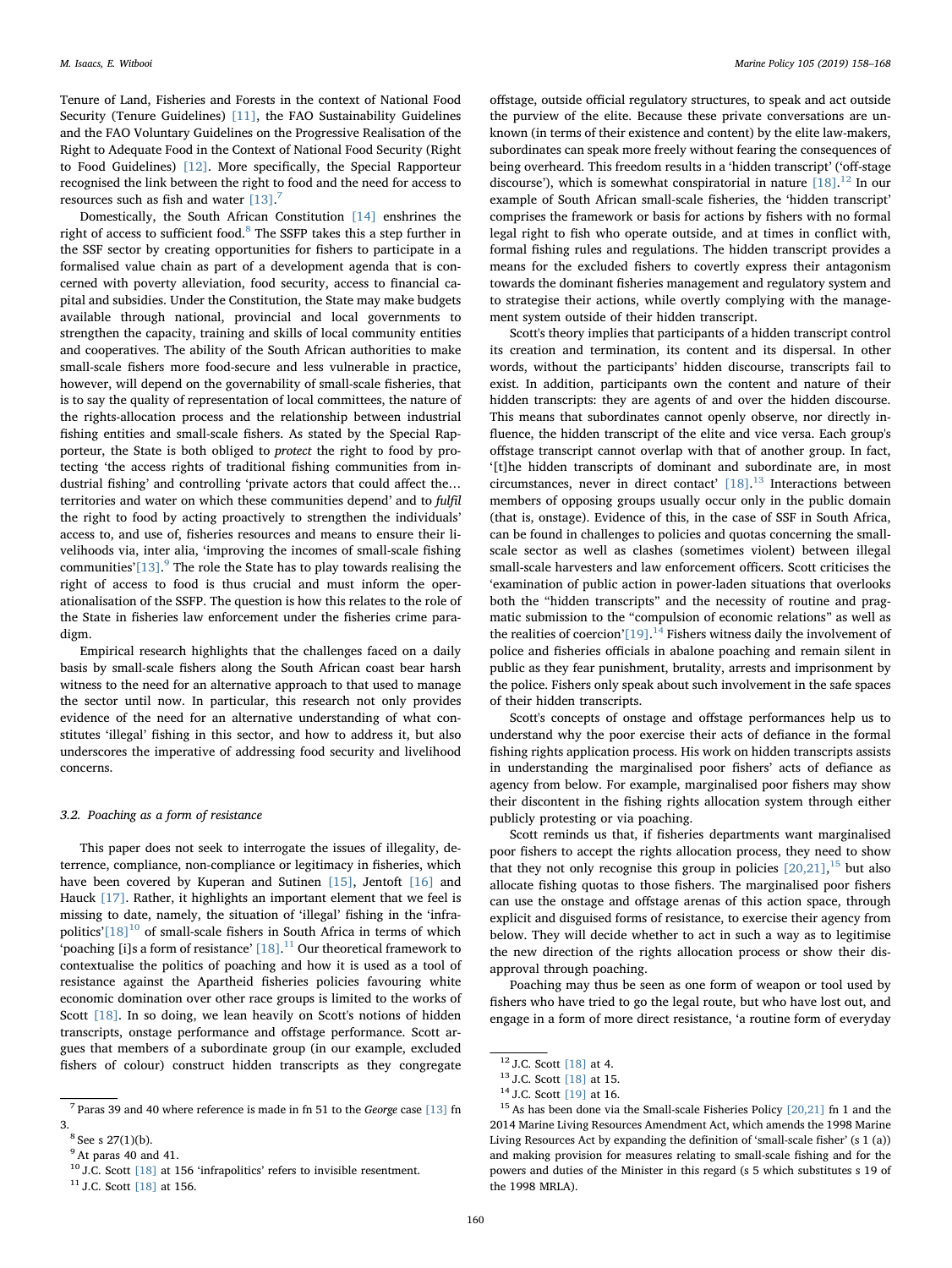resistance' which questions the legitimacy of the new allocation process [\[16,18,19,22,23\]](#page-9-14). This is not to say that all fishers who poach are engaging in resistance as there is a large group of professional poachers who never intend to take the legal route. In addition, large-scale poaching of West Coast rock lobster and abalone also takes place in contexts where there is high unemployment and where criminal gangs are involved. It is thus important to distinguish between different categories of violators, although of course the boundaries are porous and there is overlap. It is useful here to refer back to the compliance pyramid referred to in the introductory essay in this compilation: whilst the majority of illegal harvesting in small-scale fisheries can be located as impacting the local sphere exclusively and is most likely undertaken by those classified as 'opportunists' in terms of the pyramid — to be matched with a compliance strategy of 'deterrence' and suited to administrative law sanctions —, there is a small category of illegal fishers in this sector that fall within the organised, deliberate law-breaker category with yet an even smaller group operating or interacting with those who operate in the transnational domain. Illegal fishers within this latter group, regardless of whether they are small-scale or commercial, are regarded as criminals and the suitable compliance strategy is deemed to be intelligence-led policing with a view to prosecution using whatever legal tools are available. Particularly tricky, however, is illegal harvesting in the high-value small-scale resources sphere, eg abalone and West Coast rock lobster, where there is a hazy cross-over line between resistance poachers and 'professional' poachers, non-organised/organised illegal harvesting and domestic/transnational operations. It is in this multi-layered sphere that the interface between the fisheries crime law enforcement strategy and the implementation of the SSFP is most stark and, in practice, likely to be the most challenging.

In South Africa, the public protest process that culminated in the George case [\[4\]](#page-9-3) and resulted in the SSFP, the amendments to the MLRA as well as the SSF implementation plan, was the driver of positive changes in the legislative landscape and cemented formal recognition of this sector. However, in order for the new policy and effective management of the inshore resources to be successfully implemented, compliance by those who have been fishing illegally as an act of defiance is going to be key. To ensure compliance, the SSFP envisages primarily community monitoring of the resources in question through a  $co$ -management<sup>[16](#page-3-0)</sup> representative body. The feasibility of this, particularly in the context of high-value small-scale resources, however, is unclear.

Wilson states that formal and informal institutions are always changing [\[24,25\].](#page-9-19) Even when such changes are not dramatic shifts in written laws and basic organisational structures, marginal changes are happening through evolving interpretations and shifting degrees of compliance. These constant changes are produced by competitive processes in which different groups seek to push institutions in the directions they desire. This is supported by Leach et al., who point out that '[s]ocial actors alter their behavior to new social, political and ecological circumstances', hence 'institutional flexibility and dynamism are essential.'[\[26\]](#page-9-20) The authors also warn, however, that, whilst some institutions claim to promote collective good, they reproduce exclusion and marginalisation of certain actors. Institutions are thus shaped by politics and power.

Returning to South Africa, the empirical studies described below indicate the presence of a criminal element in the illegal fishing occurring in the abalone and West Coast rock lobster sectors. This is intimately linked at local community level with gang activities. Interviews suggest that illegal trade of high-value species in

contravention of the regulations will continue beyond the achievement of legitimacy of the policy and the process of rights allocation to smallscale fishers. This was aptly illustrated by recent research, in the context of interim relief allocations in the 2013/2014 season, in terms of which a coastal fishing community had identified all the bona fide fishers that should benefit from the interim rights. The list of such fisheries that had been drawn up was given to a gang leader for 'approval', who subsequently set about replacing the bona fide fishers with members of his gang [27–[29\].](#page-9-21) This highlights the inherent difficulties associated with empowering communities to self-regulate management of, in particular, high-value coastal resources. A further important challenge is the fact that it is difficult to exclude criminal elements in the community from access to, and the management of, the resources when some of them play a crucial social welfare role in the community by, for example, providing cash advances for food and paying the school fees of children. Furthermore, many members of the community are simply too afraid to identify and challenge the criminal element within the community  $[29-31]$  $[29-31]$ .<sup>[17](#page-3-1)</sup>

In view of the above, what role does a law enforcement approach envisage for fishing communities when it comes to distinguishing between low-level illegal harvesting versus persistent organised illegal fishing associated with transnational criminal networks? To put it bluntly: whose 'job' will it be to draw the line: the community managing the resource in question or the law enforcement officers (that is, the fisheries control officers and/or police)? The research highlighted in this essay warns against placing the burden on the community. This is because the line is in practice a murky boundary and the point at which these two 'sides' (community management and law enforcement) merge is somewhere within the context of activities conducted by gangs that are firmly entrenched within the communities in question. The likely practical difficulty that will arise is that the community will struggle to sustainably manage the resources in question as long as elements of organised poaching persist because individuals within the community are unlikely to 'inform' on the poachers, thereby frustrating potential investigative inroads into the organised networks and weakening the ability to pursue and bring to book the masterminds behind the transnational operations. The scenario is further complicated by the fact that research reveals that a number of law enforcement officers are themselves known to be involved in the poaching of abalone and West Coast rock lobster [\[28,29\]](#page-9-23) and one can hardly expect the community to police 'the police' and gangs. Finding appropriate answers to these questions and solutions from within the ambit of the community jurisdiction is key in order not to compromise both the sustainability of the resources in question and food security, given that the species function in many communities as 'fish for cash' to purchase and pay for daily necessities.

#### 3.3. Empirical examples

#### 3.3.1. Empirical case 1: Abalone, Arniston

Fishing in Arniston can be traced to the first nations KhoiSan through the use of vyfers (fish traps) in the intertidal zone. Species such as elf (Pomatomus saltatrix), harder (Liza richardsonii), kolstert (Diplodus sargus capensis), strepie (Sarpa salpa) and galjoen (Dichistius capensis) were caught in these traps. The traps were maintained by clans and families, and women would harvest, gut, cut and cook the fish [\[32\]](#page-9-24). Communities situated along the Southern Cape coast of South Africa were selected for this study. The selection was based on their smallscale fishing activities, the low-technology gear utilised, the species targeted, their dependency on marine resources, their poverty and unemployment levels as well as the fact that they reside next to or  $\frac{16}{16}$ As noted below co-management is not an approach without criticism. This within a marine protected area. Fish in these communities have

<span id="page-3-0"></span>article does not delve into these criticisms, neither does it seek to necessarily support such an approach. Instead, reference to co-management is rooted in the context of discussing it as an element of the existing South African policy regarding management of small-scale fisheries, namely, the SSFP [\[1\]](#page-9-0).

<span id="page-3-1"></span> $^{17}$  At 422, 243 regarding the the issue of fear amongst the community of reporting poachers although in this instance it is not gangs that are the fearinducing factor.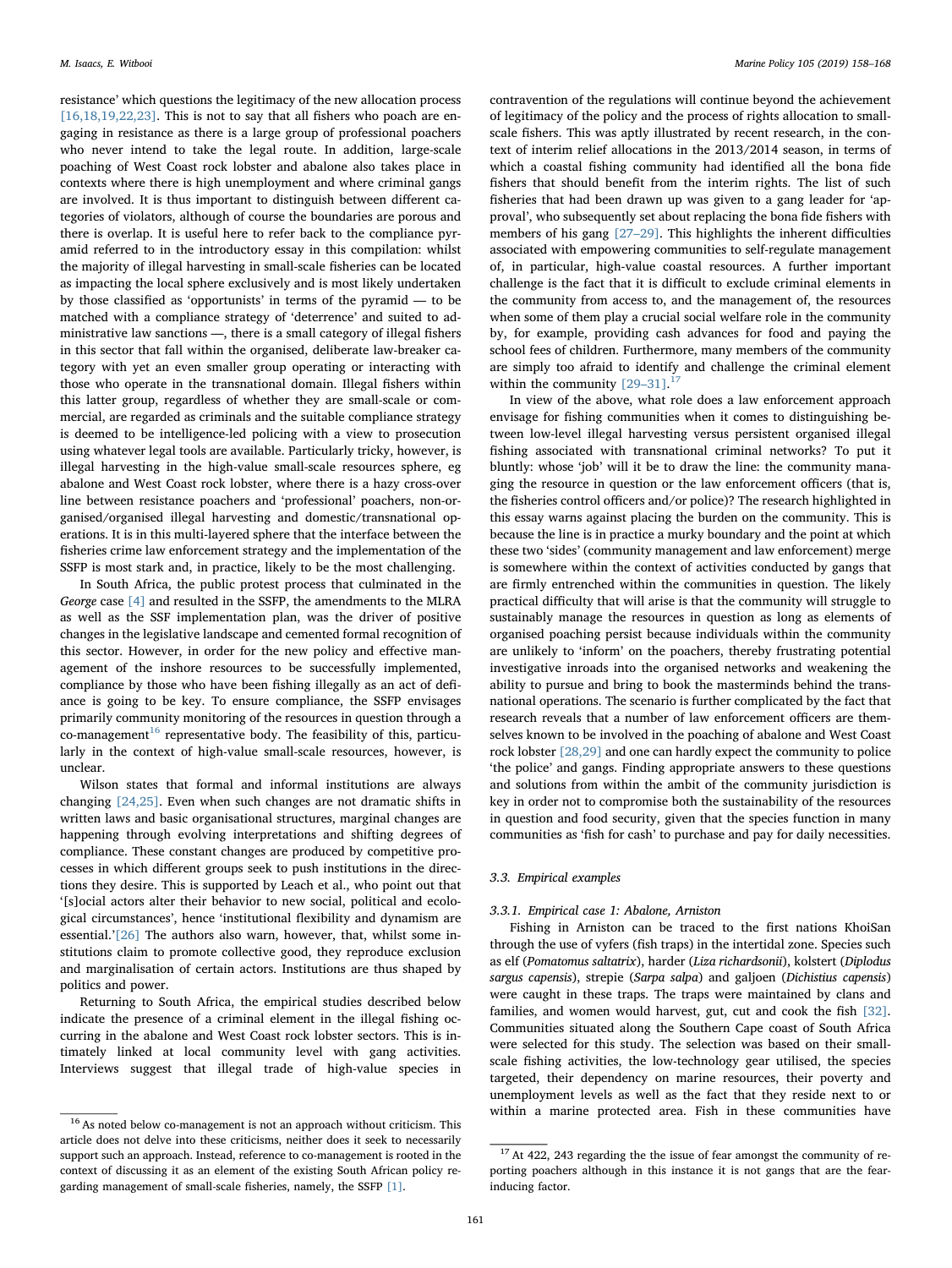traditionally been harvested for sale and subsistence. However, from the time the waters adjacent to these communities were declared marine protected area their livelihoods have been negatively impacted and this has led to an increase in poaching. One of the fishers explained that '[w]e poach during the night and day. Spring tide, during full moon is the best time to go for abalone as we are able to see. We take whatever we see. We do not have any other options, no fishing rights and no restricted areas to fish. We know it is illegal, but we are struggling to survive'.

According to the fishers, the poaching of abalone is becoming highly problematic, especially as far as the younger men who are unemployed are concerned. Fishers blame the rights-allocation process, the no-take zone in the MPA, the lack of livelihood opportunities and the access to quick and easy money for the younger generation for the unmanageable state of poaching.

All the leaders in the community agree that the poaching activities are beyond their control. To add fuel to the fire, DAFF allocated, for the 2014/15 and 2015/16 West Coast rock lobster seasons, 49 interim relief permits to non-active fishers with no history in fishing activity in Arniston, Struisbaai and Pearly Beach. The list of original fishers was removed and, according to a local community-based organisation (Masifundise $18$  and Coastal Links  $19$ ), those fishers fear that they will be left out of a flawed and highly irregular interim relief allocation system. 'That will have a devastating effect on the lives of these fishers and could mean a continuation of outright violation of their human rights'[\[33\]](#page-9-25).

#### 3.3.2. Empirical case 2: West Coast Rock Lobster, Ocean View

In Cape Town, one of the most unequal towns in the world with the significant gap between rich and poor  $[29,34]$ , there is a high demand by wealthy locals for West Coast rock lobster (Jasus lalandii), especially for religious celebrations (Eid and Christmas), New Year celebrations, weddings and dinner parties [\[35\]](#page-9-26). The fishery was regulated to promote exports by the Crawfish Export Act, 1940 [\[36\].](#page-9-27) Over the next 60 years, a substantial local market has grown but was often ignored by the authorities. Although the resource declined in the 1960s and 1970s, informal and unregulated trade increased, probably because the economic alternatives on the West Coast were limited [\[37\]](#page-9-28). Opportunities to supply the local and export markets were taken up by informal fishers who had few other livelihood options [\[37\].](#page-9-28) This trade was spurred by a strong local demand for lobster by the catering industry, restaurants and wine farms, which provided an ongoing market for fishers who relied on the informal fishery to contribute to their households' income. West Coast rock lobster is an important source of cash for many fishing families, particularly in the Ocean View area. However, the fact that the resource is harvested illegally has a negative impact on the future sustainability and governability of the West Coast rock lobster fishery.

## 4. The misfit between the IUU approach and small-scale fisheries

The empirical observations highlighted above speak to the misfit between the past approach to fisheries management and the SSF sector in South Africa  $[38-42].^{20}$  $[38-42].^{20}$  $[38-42].^{20}$  $[38-42].^{20}$  As is evident, the issue of legality (or not) of

fishing activities runs as a thread throughout the expressions of discontent with the way the sector has been administered. Given that the management approach used to date has not adequately dealt with illegality in the sector, it is important to determine, if the fisheries crime approach is to be looked to as an alternative, when illegal fishing does transition from being a fisheries management issue to becoming a criminal law issue.

The management of the SSF sector is tied to its legislative regulation (or the lack thereof in the past). Prior to 1998, almost all 'subsistence' fishing was unregulated and thus regarded as taking place outside the law. Under the fisheries management approach employed at the time, this 'unregulated' fishing thus placed subsistence fishing into the category of 'IUU' fishing  $[10]$ .<sup>[21](#page-4-3)</sup> The seeds for the legal recognition of subsistence fishers and the regulation of subsisting fishing were sown in the enactment in 1994 of the interim South African Constitution [\[43\]](#page-10-1), which fundamentally altered the legal landscape of the country by introducing, for the first time in the country's history, a human-rightsbased dispensation in terms of which all government actions are to be formulated in terms of, and measured against, the rights guaranteed in the Bill of Rights. The right to equality, in particular, was a strong driver of reform in the fisheries sector, underpinning as it did the 'foundational'  $[44,45]^{22}$  $[44,45]^{22}$  $[44,45]^{22}$  $[44,45]^{22}$  transformation objective of the MLRA to remedy past discrimination in the fishing industry,  $[46]^{23}$  $[46]^{23}$  $[46]^{23}$  $[46]^{23}$  namely to 'restructure the fishing industry to address historical imbalances and to achieve equity within all branches of the fishing industry'  $[20]$ .<sup>[24](#page-4-6)</sup> As emphasised by the Constitutional Court  $[44]$ ,<sup>[25](#page-4-7)</sup> this objective is reinforced by the obligation placed on the Minister to have regard to the need to permit new entrants into the industry 'particularly those from historically disadvantaged sectors of society'[\[20\].](#page-9-18)<sup>[26](#page-4-8)</sup>

Transformation has, however, been challenging in all the fisheries sectors, in particular because it is necessary to find an equilibrium between, on the one hand, effecting transformation in the context of access rights and, on the other, securing biological sustainability and broader economic stability, nowhere more so than in the subsistence sector [\[38,40,47\]](#page-10-0). The MLRA provided legal recognition to a domestic 'subsistence' fishing sector for the first time in South Africa's legislative history via dedicated MLRA provisions in section 19 [\[20\].](#page-9-18) This was arguably intended as proof of the government's transformative intent. Yet, movement beyond theoretical intent towards the concrete achievement of the transformation goals in the sector has proven frustratingly slow and difficult. Fisheries law enforcement under the MLRA remained initially steeped in the traditional IUU fisheries management approach. This is reflected in the fact that the government's response to fishing in violation of the MLRA provisions was to consistently tighten management measures and step up compliance and enforcement efforts. This was exemplified in the abalone sector, where, despite evidence of an infiltration of organised crime elements in illegal abalone poaching from the 1990s onwards, law enforcement efforts remained firmly based in a fisheries management approach. That response was typified by case-by-case inspections favoured over intelligence-led investigations which, combined with lack of community buy-in, associated inter alia with discriminatory legal harvesting rights under the former Apartheid regime, resulted in minimal success in halting abalone poaching [\[39,48\]](#page-10-4).

<span id="page-4-0"></span><sup>18</sup> Masifundise a social justice fisheries Non-Governmental Organisation (NGO) has mobilised and organised fishing communities since 2004. A key goal was to build locally based governance structures to fully participate in political and economic decision making processes.

<span id="page-4-1"></span><sup>19</sup> Masifundise established Coastal Links (CL) in 2007 as the community based organisation for small-scale fisheries in the Western and Northern Cape provinces of South Africa. In 2010 it set up structures in the Eastern Cape and Kwazulu Natal and after 2 years it established a National Executive Committee. In 2015, CL had 2000 members in 89 coastal towns and became the first national body representing small-scale fishers.

<span id="page-4-2"></span><sup>&</sup>lt;sup>20</sup> Discussions around the complexity of illegality in the South African SSF

<sup>(</sup>footnote continued)

sector have been captured in literature including that referenced.

<span id="page-4-3"></span> $21$  The ill-fit between the IUU approach and small-scale fisheries management is expressly highlighted, noting at 209 that the former brands 'small-scale or artisanal fishing in waters where no fisheries management system is in place and thus no access control operates' as IUU fishing.

<span id="page-4-4"></span> $22$  At paras 78, 81.

<span id="page-4-5"></span> $23$  At para 26.

<span id="page-4-6"></span> $24$  [Section 2](#page-1-4) (j).

<span id="page-4-7"></span><sup>25</sup> At para 96.

<span id="page-4-8"></span><sup>26</sup> Section 18(5).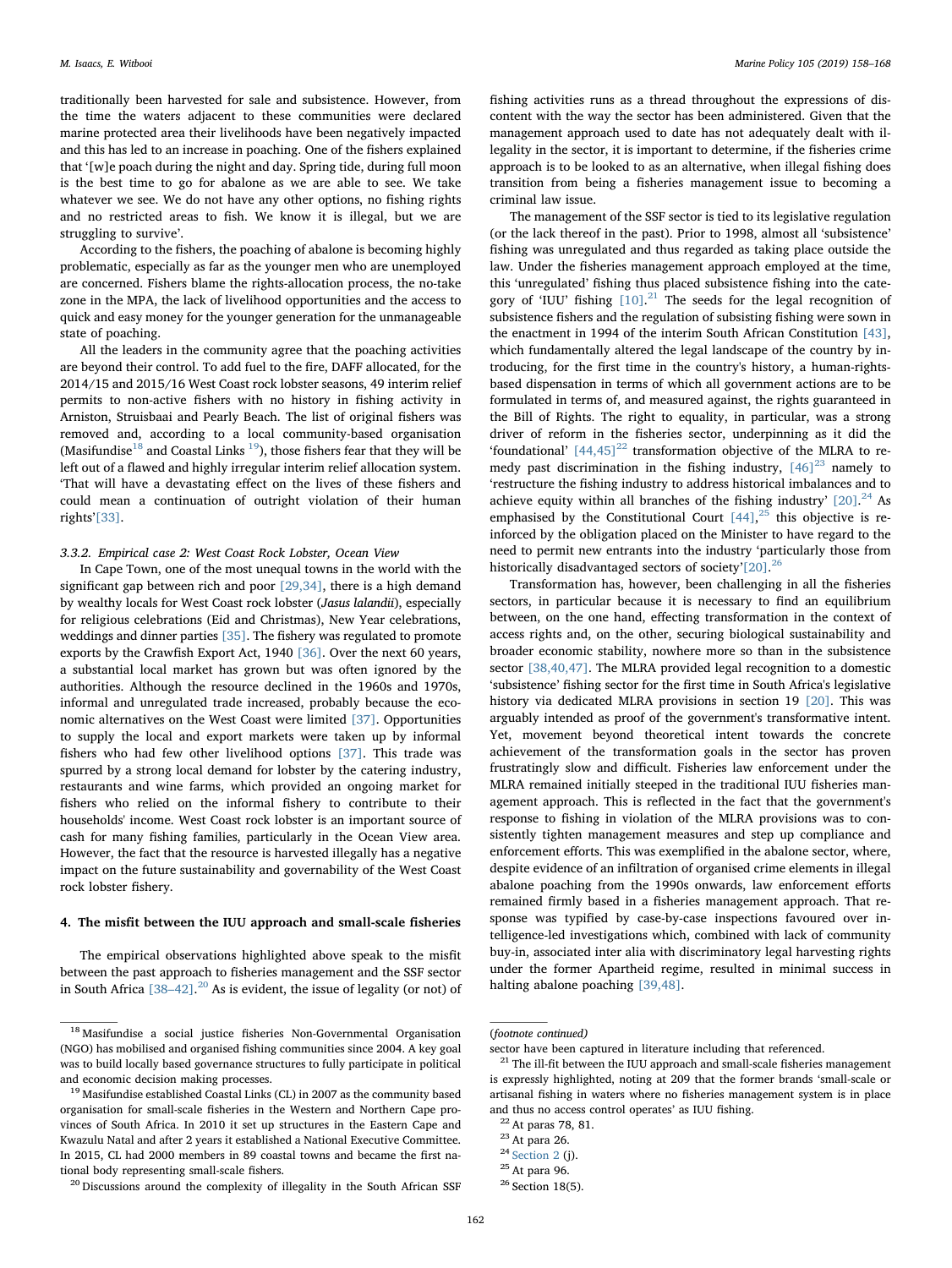An apt example of such failed law enforcement efforts in the past can be found with reference to the abalone sector where poaching as 'protest fishing' has taken place over many years. 'Protest fishing', understood in the context of fishing as a form of resistance, as outlined above in [Section 3.2](#page-2-9), entails traditional fishers openly 'poaching' as a means of protesting against the government's failure to grant legal rights to the fishery. To address that problem, it has been argued that broadening access to the abalone fishery would 'legalise' the fishers' activities and recognise them as lawful fishers rather than 'criminals' [\[50\]](#page-10-5). The solution advocated involved decriminalising the activities of informal fishers through the allocation of abalone fishing rights. This entailed, more specifically, the implementation of a territorial user rights system complemented by a co-management arrangement between rights holders and the fisheries department. Instead, however, various law enforcement initiatives have been introduced over the years to target abalone poachers  $[51]$ .<sup>[27](#page-5-0)</sup>

All of these initiatives were ultimately regarded as failures, however, because they proved inadequate in the face of the growing illicit trade and the emerging corruption between law enforcement officers who 'turn[ed] a blind eye' [\[51\]](#page-10-6). The need for re-thinking around allocation rights to abalone thus became ever-increasingly pressing.

In 2005, an Equality Court application by the Artisanal Fishers Association, Masifundise, and the Legal Resources Centre, with support from academics, was lodged against the Minister of the (then) Department of Environmental Affairs and Tourism (DEAT) [\[4,52\].](#page-9-3)<sup>[28](#page-5-1)</sup> Citing violations of constitutional rights and the Promotion of Equality and Prevention of Unfair Discrimination Act [\[53\]](#page-10-7), the applicants articulately highlighted the utter failure of the MLRA reform process (individual transferable quota-based system for allocation of fishing rights) in the subsistence sector to date in light of its adverse social and economic impacts. On that basis, they demanded governmental action to redress the alleged violation of fishers' fundamental human rights [\[4\].](#page-9-3)<sup>[29](#page-5-2)</sup> The resultant obligation of the Minister, stemming from a settlement of that litigation in 2007 — subsequently made an order of the Equality Court — was to craft a new policy adequately catering for equitable access to coastal resources for traditional fishers. This culminated in the release of the SSFP in 2012 and an amendment to the MLRA in 2014 that specifically incorporates small-scale fishers as a legally recognised sector entitled to the allocation of fishing rights in line with the SSPF  $[20,21]$ .<sup>[30](#page-5-3)</sup> Despite these legislative and policy

<span id="page-5-1"></span> $28$  Note that the referral to the Equality court was appealed.

developments, however, the majority of small-scale fishers still do not hold legal access rights and thus continue to fish 'illegally'. In practice, they therefore remain within the catchment ambit of the IUU concept.

Indeed, the mainstream ITQ neoliberal fisheries rights allocation system (FRAP) is continuing and promises that the inshore resources would form part of the small-scale fisheries allocation remain unfulfilled. The apportionment of fishing rights continues to favour individual rights rather than an allocation of a 'bundle' or 'basket' of rights to SSF communities to harvest coastal resources. All the linefish permits are allocated to individual rights holders and, whilst there is a promise that all abalone will be allocated to small-scale fishers, with the 'basket' of rights continually being diminished by the fisheries department, it is becoming increasingly clear that the department is paying lip service to promoting fishers' rights to livelihood and food security. The lack of political will to implement real change in the fisheries rights allocation system seems set to risk the sustainability of the resources and fuel continued illegal fishing in the small-scale sector.

Why is this so despite the provisions of the SSFP that seek to move towards the fulfilment of constitutional rights including the right to food? The answer is arguably related to the current failure of the State to play the necessary proactive role in both protecting and fulfilling these rights. As asserted by the UN Special Rapporteur on the Right to Food, 'The fisheries sector can contribute to the realisation of the right to food by providing employment and income and sustaining local economies' [\[13\]](#page-9-11).<sup>[31](#page-5-4)</sup> Policy responses grounded in the right to food will facilitate this yet, as the UN Special Rapporteur is quick to caution, the right to food will not provide a master plan to fisheries reform in this regard: context matters  $[13]$ .<sup>[32](#page-5-5)</sup> The human rights obligation of states must guide their actions and the courts should play the role of keeping them on track. Referencing the South African Equality Court case, the Rapporteur emphasised that '[c]ourts should be empowered, in particular, to adjudicate claims from small-scale fishers whose livelihoods are threatened by measures that infringe on their ability to fish so as to provide sufficient income to ensure an adequate standard of living'[\[13\]](#page-9-11).<sup>[33](#page-5-6)</sup> The role of the government in operationalising the SSFP towards realising the human rights of small-scale fishers, along with the associated challenges, is discussed later in greater detail in [Section 6](#page-7-0) in the context of analysing the SSFP.

# 5. The fisheries crime law enforcement approach and small-scale fisheries

As emphasised in earlier articles in this Special Issue, fisheries is a well-structured highly lucrative international business [\[54\]](#page-10-8) and, whilst much of the activities carried out by fishing organisations in the sector are legitimate [\[10,55\]](#page-9-8), evidence points to the fact that many are associated with illegal activities along the value chain. 'The issue of where the illicit markets merge with the licit is a grey area, as is the range of actors that sit largely in legitimate industries that facilitate the trade and its onward passage. These are the intermediaries within the illicit

<span id="page-5-0"></span> $27$  The most important of these included: Operation Neptune, which was initiated by the fisheries department in 1999 comprising a co-operative policing venture with the South African Police Service (SAPS) and the navy to address abalone poaching; Operation Trident, an 'Abalone Protection Plan' that focused on law enforcement strategies including support to the MARINEs; Overstrand MARINEs, comprising a partnership with the local municipality to institute a 24 h shift watch to deter divers from entering the water in the Overstrand region; delegation of authority to Table Mountain National Parks to take over the responsibility of compliance in MPAs; Environmental Courts, established in 2003 as a co-funded initiative by the (then) Department of Environmental Affairs and Tourism (DEAT) and the Department of Justice, created primarily to target abalone-related offences; and Collaboration with the Navy, air force, the Department of Justice's Asset Forfeiture Unit and Directorate Special Operations (Scorpions) to gather intelligence on abalone poaching.

<span id="page-5-2"></span><sup>29</sup> At paras 14, 15.

<span id="page-5-3"></span><sup>&</sup>lt;sup>30</sup> See s 19 of the MLRA as substituted by s 5 of the Marine Living Resources Amendment Act, 2014. [Section 1](#page-0-5) of the latter also inserted into s 1 of the MLRA a definition of the term 'small-scale fisher', which is stated to mean 'a member of a small-scale fishing community engaged in fishing to meet food and basic livelihood needs, or directly involved in processing or marketing of fish, who (a) traditionally operate in near-shore fishing grounds; (b) predominantly employ traditional low technology or passive fishing gear; (c) undertake single day fishing trips; and (d) is engaged in consumption, barter or sale of fish or otherwise involved in commercial activity, all within the small-scale fisheries sector". This definition is in line with the universally accepted FAO broad

<sup>(</sup>footnote continued)

definition of the terms 'small-scale fisheries' and 'artisanal fisheries'. The latter is defined in the FAO Glossary as meaning 'traditional fisheries involving fishing households (as opposed to commercial companies), using relatively small amount of capital and energy, relatively small fishing vessels (if any), making short fishing trips, close to shore, mainly for local consumption. In practice, definition varies between countries, e.g. from gleaning or a one-man canoe in poor developing countries, to more than 20-m. trawlers, seiners, or long-liners in developed ones. Artisanal fisheries can be subsistence or commercial fisheries, providing for local consumption or export. They are sometimes referred to as small-scale fisheries' [\(http://www.fao.org/](http://www.fao.org/fishery/topic/14753/en)fishery/topic/ [14753/en](http://www.fao.org/fishery/topic/14753/en) Accessed 17 September 2018).

<span id="page-5-4"></span> $^{\rm 31}$  At para 6.

<span id="page-5-5"></span><sup>32</sup> At para 38.

<span id="page-5-6"></span>

<sup>33</sup> At para 39.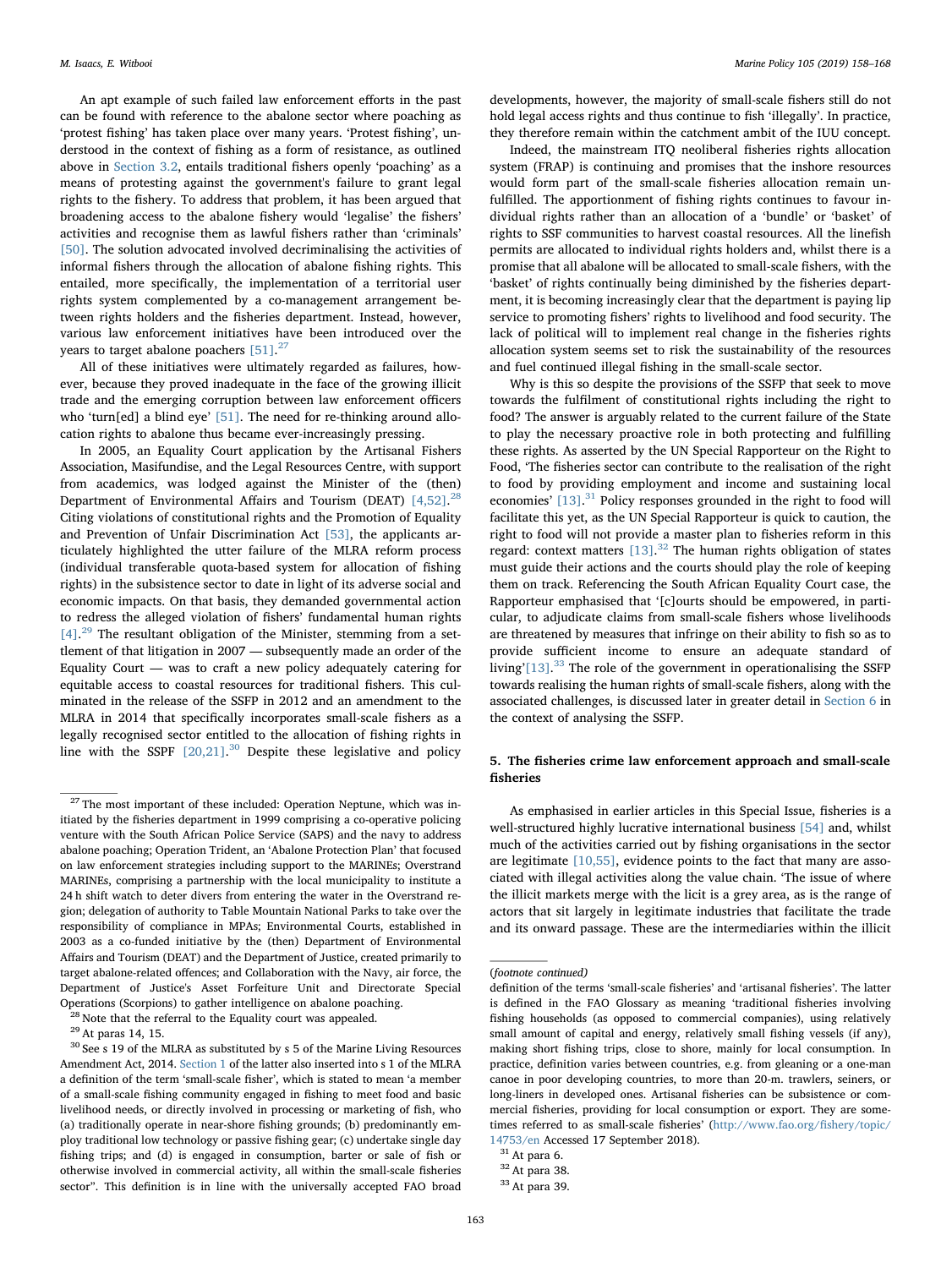markets' [\[56\]](#page-10-9). From a criminal law enforcement perspective, the fisheries crime approach focuses primarily on activities at the top end of the spectrum and has as its broader goal addressing international organised crime concerns. Nevertheless, if it is to be accepted as an alternative paradigm to the often ineffective IUU approach, its application must be understood in the context of all forms of illegal fishing activities found along the spectrum. In the context of the subject-matter of this article, this necessitates unpacking the practical compliance and law enforcement implications of the fisheries crime approach in relation to illegal fishing (or 'poaching') in the SSF sector, as presented above.

The MLRA criminalises almost all transgressions of its provisions and its regulations. Thus, fisheries law enforcement officers (primarily fisheries control officers (FCOs)) take the first step in the process of potentially investigating and pursuing criminal prosecution of those engaged in illegal fishing activities. It is vital that individual FCOs are aware of the need to distinguish between fishing community members involved in low-level illegal harvesting versus individuals deliberately engaging in fisheries crime. Each FCO requires the necessary skills to ascertain during an inspection whether the illegal fishing activity under scrutiny is likely linked to broader organised criminal activity. If it is linked, the matter should be flagged as worthy of further investigation, in which case the focus should move from the individual perpetrator, in her or his capacity as the particular rule-violator, to the broader criminal context in which she or he is operating. Emphasis should be on gathering information from this individual towards investigating and identifying individuals higher up the organised criminal network. It is at this stage that cooperation with the police is crucial. This approach has the effect that 'small-fry' illegal fishers are not 'unfairly' branded as falling in the same category as criminals engaged in organised crime and punished as such. It also facilitates the process of weeding out and flagging those illegal fishing activities that warrant further investigation because they might provide inroads to major transnational criminal networks with a view to identifying and bringing to book key individuals within these organisations. Indeed, '[i]dentifying the key individuals within criminal networks, even at a local level, is an essential step to directing resources efficiently and ensuring that they are not exhausted on 'lesser' offenders'  $[56]$ .<sup>[34](#page-6-0)</sup> By not doing so, one runs the risk of '[t]he war… being waged at the wrong level … relentlessly pursuing the "army of ants" — the individual poachers, transporters, corrupt customs officials  $\ldots$ <sup>[\[56\]](#page-10-9)<sup>[35](#page-6-1)</sup> Referring back to empirical research</sup> highlight above, there are, however, significant practical challenges in operationalising this approach around, for example obtaining information, particularly with regard to high-value resources in the SSF sector.

One of the key advantages of recasting illegal fishing as fisheries crime is that it facilitates harnessing criminal law and procedure tools which are unavailable under a fisheries management approach. One of the most valuable means of doing so is via enhanced cross-border cooperation around information and intelligence-sharing and analysis which contributes significantly towards identifying organised criminal elements involved in illegal fishing.<sup>[36](#page-6-2)</sup> Combined with appropriately trained personnel, this will go a long way towards ensuring effective law enforcement and sanctioning of fisheries crime. It will also impact on the realisation of basic human rights in the context of fisheries management. Indeed, improved law enforcement around organised fisheries crime networks makes inroads into halting the adverse effects of crime, which range from the depletion of natural resources and the

destruction of the surrounding environment, to undermining coastal States' economies via lost revenue and tax evasion, threatening States' security and impacting negatively on food security and coastal livelihoods. [\[55\]](#page-10-10) 'At a local level the involvement of elements of organised crime threatens communities and reduces opportunities to access sustainable and honest income as crime crowds out legitimate ways of making a living' [\[55\].](#page-10-10)<sup>[37](#page-6-3)</sup> The Global Initiative against Transnational Organised Crime's 2014 report on organised environmental crime, under which fisheries is subsumed, emphasises that human rights abuses and environmental crime often go hand in hand  $[55]$ .<sup>[38](#page-6-4)</sup>

The relevant international legal framework for addressing TOC is premised on the recognition of the adverse social and economic impacts of organised crime and is aimed at the protection of the basic human right to live in dignity, free from hunger and violence, oppression and injustice [\[57\]](#page-10-11). Because fisheries crime is a relatively new legal concept, it is not expressly covered by UNTOC nor its protocols, but there is no reason to assume that it is excluded from the Convention's ambit. Additionally, various types of organised criminal activity that can potentially take place within the fisheries sector are explicitly covered, including human trafficking, corruption and money laundering. As outlined in an earlier contribution,  $39$  the United Nations expressly recognised the complex, intricate links between organised crime and criminal activities in the fisheries sector in its comprehensive 2011 UNODC report on TOC in the fishing industry, which highlighted the vulnerability of the fisheries sector to multiple crimes and provided evidence of human rights abuses in the sector, in particular human trafficking and, sometimes, murder [\[55,56,58,59\]](#page-10-10). The report's findings were endorsed by Resolution 20/5 of the UN Commission on Crime Prevention and Criminal Justice (CCPCJ) [\[60\].](#page-10-12) The relevance of international human rights law to states' initiatives in addressing TOC at sea was also highlighted by UNODC in its subsequent issue paper on the topic [\[61\].](#page-10-13)

## 5.1. UN SPECIAL RAPPORTEUR ON THE RIGHT TO FOOD: extracts

'Fisheries contribute to food security through two pathways: directly, by providing fish for people, especially low-income consumers, to eat, thereby improving both food availability and the adequacy of diets; and indirectly, by generating income from the fisheries sector'  $[13]$ .<sup>[40](#page-6-6)</sup>

'…the Special Rapporteur does not suggest that the right to food will provide a master plan for fisheries reform: context matters. The human rights obligations of States must guide their actions, however...'  $[13]^{41}$  $[13]^{41}$  $[13]^{41}$  $[13]^{41}$ 

'Only by linking fisheries management to the broader improvement of the economic and social rights of fishers, in a multisectoral approach that acknowledges how fishing fits into the broader social and economic fabric, can progress be made towards robust and sustainable solutions'.  $[13]$ <sup>[42](#page-6-8)</sup>

'States should discharge their duties to respect, protect and fulfil the right to food in the fisheries sector by moving towards sustainable resource use while ensuring that the rights and livelihoods of small-scale fishers and coastal communities are respected and that the food security of all groups depending on fish is improved.' $[13]^{43}$  $[13]^{43}$  $[13]^{43}$  $[13]^{43}$ 

<span id="page-6-0"></span> $34$  At 23.

<span id="page-6-1"></span><sup>35</sup> At 23.

<span id="page-6-2"></span><sup>36</sup> Here INTERPOL can play a role together with mutual legal assistance agreements and tax information exchange treaties. The key role of cooperation is discussed in G Stølsvik's essay 'The development of the fisheries crime concept and processes to address it in the international arena' at XX earlier in this compilation.

<span id="page-6-3"></span> $37$  At 6.

<span id="page-6-4"></span><sup>38</sup> At 11.

<span id="page-6-5"></span><sup>&</sup>lt;sup>39</sup> See G Stølsvik 'The development of the fisheries crime concept and processes to address it in the international arena' at XX.

<span id="page-6-6"></span> $40$  At para 3.

<span id="page-6-7"></span> $41$  At para 38.

<span id="page-6-8"></span><sup>42</sup> At para 59.

<span id="page-6-9"></span><sup>&</sup>lt;sup>43</sup> At para 60 and onwards.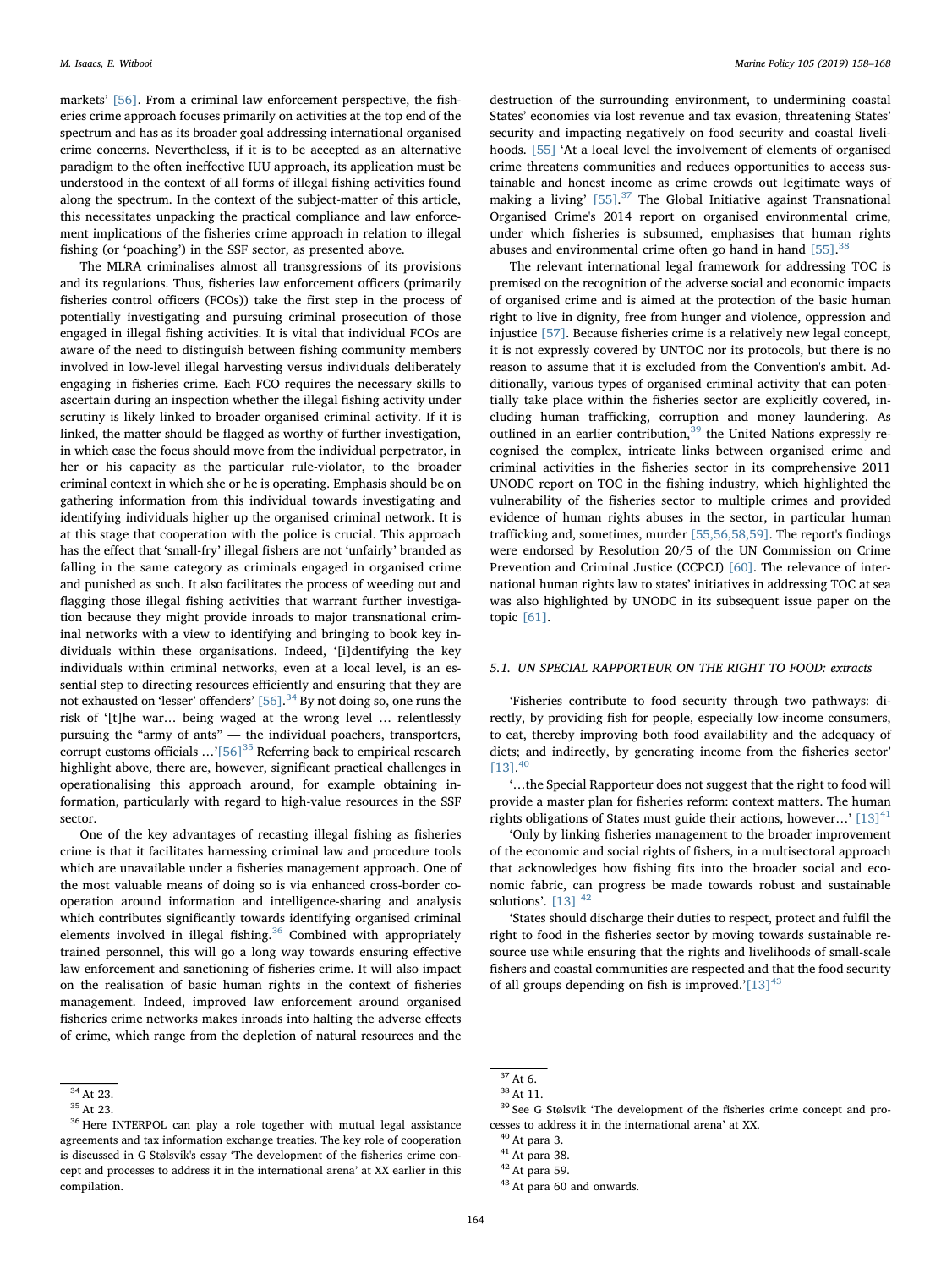#### M. Isaacs, E. Witbooi *Marine Policy 105 (2019) 158–168*

#### <span id="page-7-0"></span>6. The Small-scale Fisheries Policy: human rights centred

South Africa's SSFP heralds a distinct paradigm shift in the management of the SSF sector. It is rooted in a human rights discourse and advocates a movement away from from traditional ITQs to a collective rights system of allocation in terms of which rights are allocated to a community-based legal entity in line with the amended MLRA definition of 'small-scale fishers'. Further, fishers and fishing communities are tasked with co-managing the allocated marine resources together with the Fisheries Department at the various administrative levels — local, district and national. This approach reflects the global realisation that small-scale fisheries play a critical role in the provision of income, jobs and food for coastal communities. Domestically, the sector is the biggest in terms of participants and landed catch and can thus make a significant contribution towards the socio-economic development of fishing communities. The key principles and objectives of the policy include, amongst others, the contribution of the sector towards poverty alleviation, food security and socio-economic development for the formerly marginalised coastal communities. The policy further aims to remedy and rectify the past injustices against coastal and traditional fishing communities through security of fishing rights and the equitable distribution of rights to marine resources within the limits of sustainable utilisation.

# 6.1. Kenneth george and others vs the minister and the emergence of the SSFP

The impetus for the development of the SSFP, arising from the unsatisfactory fisheries reforms of post-1994 democracy, was the case of Kenneth George and Others vs the Minister  $[4]$ . The main argument of the case against the Minister was rooted in a human rights approach focusing specifically on three core rights: the right to equality, the right to a livelihood and the right of access to food. These rights are protected in the 1996 South African Constitution. Specifically, the claimants challenged the transformatory management framework based on the ITQ system, which favoured big companies, black economic empowerment — meant to achieve race and gender equity — and rights-grabbers local elites — in fishing communities. The claimants sought and proposed: a paradigm shift from ITQs to a collective rights allocation; the creation of legal entities; a multi-species rights approach; and preferential access to inshore species for small-scale fishers. The case was due to be heard in the Equality Court<sup>[44](#page-7-1)</sup> but, in May 2007, an agreement was reached in terms of which the Minister was required to develop a policy addressing the needs of small-scale fishers and, until such time as the policy was finalised, to provide 'interim relief' (IR) through access to marine resources. It was further recognised, as part of the agreement, that the small-scale fishers have a claim to marine resources based on their traditional practices and livelihoods and, therefore, have special needs in terms of fisheries management and development. In addition, they could not be expected to compete with the established fishing companies for commercial fishing rights [\[28,38,49,51,62\]](#page-9-23). Subsequently the Fisheries Department convened an SSF summit and a national task team, comprising fisher representatives, government officials, NGOs (Masifundise and Coastal Links) and researchers, was established to develop a new SSFP. The process, which was participatory and took cognisance of the voices and inputs of fishers, culminated in 2012 in the adoption of the SSFP.

The language of the SSFP, ie. the human rights principles, are couched in an 'awkward embrace' with the neoliberal agenda (see Ruddle and Davis [\[3\],](#page-9-2) Li [\[63\]](#page-10-14) and de Toit [\[64\]](#page-10-15)). Li [\[63\]](#page-10-14) reminds us that,

with regard to policies framed within a neoliberal agenda, the winners and losers do not emerge naturally but, rather, are selected and the result is the production of an extremely rich social class beside a poorer class.

In a recent roundtable meeting, [\[65\]](#page-10-16) Prof Merle Sowman raised her concerns on the key shifts in DAFF's approach to the verification and registration of fishers, which resulted in many conflicts mainly due to unintended consequences of the IR permits (including that the value chain was captured by the marketers and the industry and that the process had split fisher organisations) and the fact that little to no attention was given to organising fishers at the local community level from 2007 to 2018. Clearly, the IR system is situated in the ITQ system and the associated community moral decay, conflicts and elite-capturing associated with the problematic registration and verification processes. The IR process turned out to be cumbersome, strict, technical, bureaucratic and to exclude many fishers, yet again. The appeals process proved even more difficult and no allowance was made for late registration.<sup>[45](#page-7-2)</sup>

# 7. Synergy between the implementation of the Small-scale Fisheries Policy and the fisheries crime approach

As outlined above, the approach to managing illegal fishing in coastal communities, where small-scale fishing dominates, has, until now, been strongly rooted in the IUU paradigm and proved to be illsuited to achieving its goal. Arguably one of the key reasons for its inappropriateness in the SSF sector is that it leaves no room for recognising that illegal fishing in this sector spans a broad spectrum of illegal fishing activities ranging from resistance poaching, at the one end, to — in sharp contrast — large-scale, transnational organised criminal activity at the other, with the complex interface between the two occupied by 'middlemen'.[\[29\]](#page-9-22) The case of abalone poaching is an apt case in point here.

Hauck and Sweijd already alluded to the existence of this spectrum of illegal fishing activities in the context of abalone poaching back in 1999. Their analysis of abalone poaching in the Hawston area delineated two distinct, yet overlapping, groups of illegal harvesters: local low-key poachers, whose actions were fuelled by complex socio-economic and political reasons drivers, and organised criminal syndicates, driven by the pursuit of massive profits resulting from the high demand for abalone in the East. The latter's operations infiltrated those of the former, in many instances absorbing local poachers into their fold in the process. [\[66\]](#page-10-17) Taking cognisance of this, the authors recommended an integrated, two-prong enforcement approach, the one aspect involving tackling the organised crime facet and the other consisting in 'focusing on community involvement in crime prevention, enforcement, awareness, resource ownership, resource management, and local governance'.  $[66]$ <sup>[46](#page-7-3)</sup> They specified that the former aspect entailed focusing on intelligence, policing, border control and the identification of moneylaundering trails used by syndicates supplying the demand in abalone markets. They also insisted that addressing local low-key poaching, on the other hand, should not be via 'confrontational crime-control methods' within the affected communities which, in their view, frequently exacerbated the poaching. Instead, the authors promoted the use of community-based strategies encouraging shared management responsibilities [\[66\]](#page-10-17).<sup>[47](#page-7-4)</sup> This 'co-management' approach has gained

<span id="page-7-3"></span><sup>46</sup> At 1030.

<span id="page-7-1"></span> $^{\rm 44}$  The Equality Court refers to a sitting of the High Court of South Africa that hears matters argued in terms of the Promotion of Equality and Prevention of Unfair Discrimination Act [\[53\]](#page-10-7) which gives effect to the equality clause (section 9(1)) of the Constitution.

<span id="page-7-2"></span><sup>45</sup> The case of the fisherwoman Fatiema 'Poppie' Kok is a case in point where the system excluded her appeal due to a technicality. See the documentary testimony of a fisherwoman's struggles with the registration and verification of the new SSFP and the emotional account of her disappointment at being excluded for missing a deadline [\(https://web.facebook.com/FisherwomanSA/?](https://web.facebook.com/FisherwomanSA/?ref=nf&_rdc=1&_rdr) [ref=nf&\\_rdc=1&\\_rdr](https://web.facebook.com/FisherwomanSA/?ref=nf&_rdc=1&_rdr)

accessed 17 September 2018).

<span id="page-7-4"></span> $47$  M. Hauck and N.A Sweijd  $[66]$  at 1030.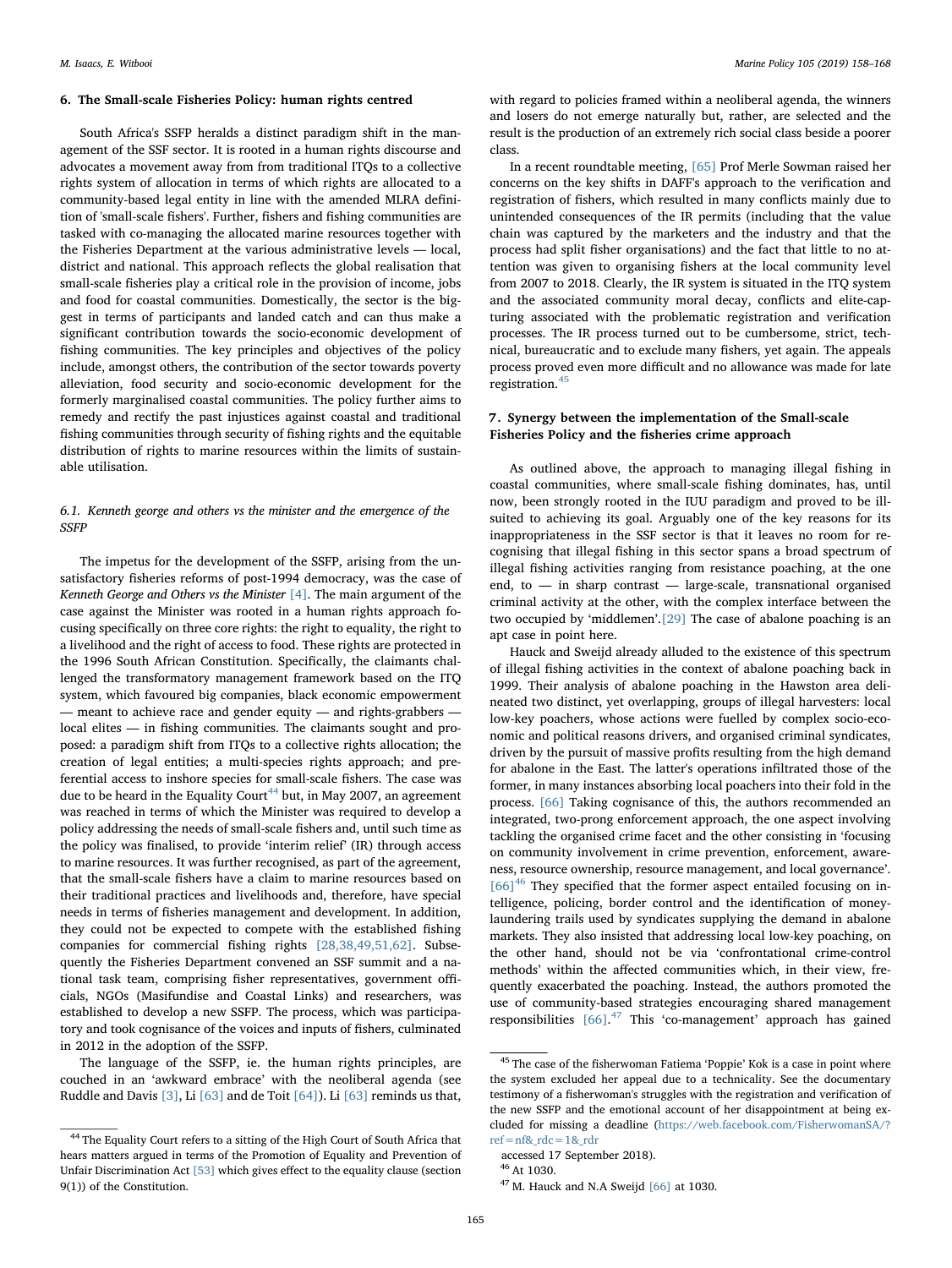increasing popularity over the years as a (partial) solution to the sustainable management of subsistence and SSF and is now a key principle of the SSFP.  $[40]^{48}$  $[40]^{48}$  $[40]^{48}$  $[40]^{48}$  The important point made by Hauck and Sweijd was that both approaches should be pursued in parallel in order to meaningfully address the illegal harvesting in the sector. They wisely prophesised that:

'poaching and the illegal trade of marine products will not be diminished through a single approach. In fact, the very structure of these activities, which range from local abalone divers to international syndicates, emphasises the importance of developing different, but integrated, methods of intervention. Not only do new approaches need to be considered for the various aspects of the problem, but partnerships need to be forged between the initiatives'  $[66]$ .<sup>[49](#page-8-1)</sup>

There is, however, a recognisable 'third' group of actors, namely, the actors within the fishing communities who directly or indirectly aid the organised criminals by engaging in 'criminal livelihoods' and are driven to do so in the absence of alternative livelihoods by the need to sustain themselves and their families.<sup>[50](#page-8-2)</sup> These actors defy easy classification in that they fall neatly into neither of the two groups identified by Hauck and Sweijd. In fact, they are a theoretical source of information on organised criminals but, due to fear and/or financial need, they may not be willing to provide such information. The appropriate law enforcement approach is thus perhaps not as clear-cut as initially envisaged.

Authors such as Ostrom [\[67\]](#page-10-19), Agrawal [\[68\]](#page-10-20), Wilson [\[69\]](#page-10-21) and Jentoft [\[22\]](#page-9-29) stress the importance of the fact that self-governance at local community level must translate into the ability to exclude others, create entitlements, monitor the resources as well as structure participation and decision-making. When one is dealing with high-value species, such as abalone and West Coast rock lobster, it is arguably vital that the community structures concerned are able to differentiate between forms of illegal fishing that should be dealt with as a purely management problem and forms of illegal fishing that are inherently an organised crime matter. The difficulty of implementing this in practice, however, has already been highlighted above.

The wisdom of this analysis is arguably equally applicable by analogy to illegal fishing in other small-scale fisheries and, more broadly, to the management of the SSF sector as a whole, when one attempts to minimise illegal fishing and, most importantly, weed out organised criminal elements present within the sector. The two-pronged approach outlined above provides a potentially useful lens as a starting point through which to understand the role and use of extending the fisheries crime paradigm to addressing illegal harvesting in the SSF sector. From within this framework, the fisheries crime approach can be viewed as one side of the duel-sided toolbox from which law enforcement agents can draw means to address illegal fishing in this sector (the other side being an administrative law approach). Specifically, this component includes criminal-law and criminal-procedure tools which facilitate investigations as well as intelligence gathering and sharing aimed at identifying and removing the organised criminal elements involved in

illegal fishing and infiltrating broader community poaching activities. The resulting focus on the criminal 'middlemen' — local criminal elements facilitating links between broader organised criminal networks and local poachers — and those higher up the fisheries crime spectrum facilitates a more efficient use of human, monetary and institutional resources by 'freeing up' law enforcement officers and agencies to channel their effort towards identifying the 'head' of the snake rather than wasting time pursuing the 'foot soldiers'.

The fisheries crime approach must run parallel to, and be coordinated with, efforts to address low-key local poaching posited within a broader, human rights-based discourse. In line with the tenet of the SSFP, management of this sector must be guided by the human rights needs of the small-scale fishers themselves and the other members of the fishing communities, in particular the right to food security and to secure livelihoods. The first step, facilitated by the SSFP, must be to secure legal access rights of small-scale fishers. This is in line with international sentiments reflected in policies such as the 1995 Fish Stocks Agreement [\[70\]](#page-10-22) and the 1995 FAO Code of Conduct for Responsible Fisheries [\[71\].](#page-10-23) The manner in which South Africa has elected to secure such access is via community-based rights, with users participating in the management of allocated resources by local co-management structures nested within a multi-tiered institutional system [\[1\]](#page-9-0). The strong community-based emphasis in the policy aims to promote capacity development and the empowerment of fishers and fishing communities, thereby facilitating local socio-economic development and the progressive realisation of their human rights [\[42\]](#page-10-24). Co-management presupposes that fishing communities have the capacity to organise themselves to such an extent that they can efficiently play a core management role. Importantly, it also appears to assume that these communities are sufficiently cohesive and homogenous in their desire and ability to manage illegal fishing, particularly when it involves organised crime. This assumption that communities will be able to, or even want to, play this gate-keeping role is arguably questionable, as highlighted earlier in this essay. Indeed, it is recognised that fisheries co-management arrangements to date have primarily focused on conservation and management goals, to the exclusion of broader socioeconomic goals such as poverty-alleviation. [\[72\]](#page-10-25) Those arrangements may, arguably, be ill-equipped to address issues such as illegal fishing, a gap which it might be possible to fill by means of a fisheries crime law enforcement approach.

Yet, the type of co-management approach that the SSFP adopts focuses on the conservation of marine resources by granting small-scale fishers an active role in monitoring and surveillance. It thus does not reflect self-governance management systems that grant fishers actual decision-making powers to exclude others, allocate rights and decide the nature and type of management structure which suits them. Rather, the envisaged management approach under the SSFP is, in essence, topdown, with the local community committees merely part of a representative democracy where the actual power to exclude others (i.e. illegal harvesters) or identify illegal fishers as a criminal problem, is not in fact given to them. In reality, this may well mean that the criminal elements will continue to plague the communities. To the extent that, in practice, communities will separate fisheries management issues from the criminal aspects of illegal fishing (in particular in relation to highvalue small-scale resources), due to the lack of real decision-making powers granted to them, their efforts will have little real effect on curbing the tentacles of organised crime operating within the SSF sector. Information gleaned from affected communities indicates further that the levels of corruption of law enforcement officers and the relationship between those law enforcement officers and local gangs or drug dealers constitute a major stumbling block to dealing with the problem. The consequence could thus be that the communities become despondent with the system and, in some cases, resort to (continued) illegal harvesting and trade.

Furthermore, it is unclear in practice how law enforcement and management will interact in the 'grey' area where individuals within

<span id="page-8-0"></span><sup>48</sup> Criticism of co-management within a coastal fisheries context has been well documented in the literature; it is however beyond the scope of focus of our article to go into these criticisms.

<span id="page-8-1"></span><sup>49</sup> At 1030, 1031.

<span id="page-8-2"></span><sup>50</sup> Isaacs is working with the community of Buffelsjags Bay using action research methodology to gain the trust of the women, run workshops on what the current issues facing the community are, and create a path to self-organisation and is conducting in-depth one-on-on interviews with the women on criminal livelihoods. As a PescaDOLUS project, Isaacs and Witbooi worked with a film maker to document the women's testimonies on criminal livelihoods for visual research; Isaacs and Witbooi will subsequently write-up and contextualise the complexities of criminal livelihoods linked to abalone poaching in this marginalised community.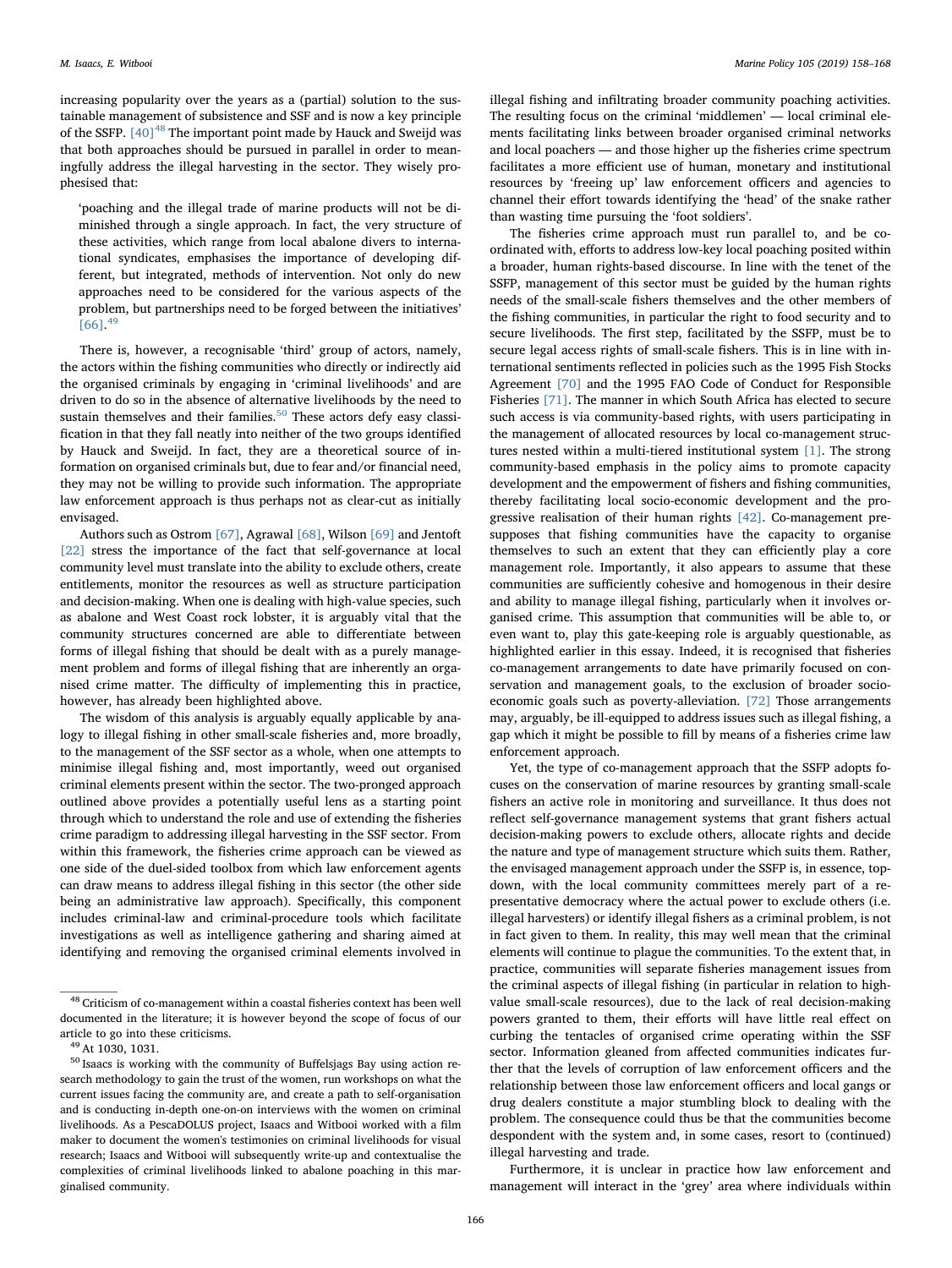communities assist organised criminal actors when driven by the necessity of realising their own basic human rights, such as the right of access to food, in the face of the State's failure to proactively facilitate the realisation of such rights. It must be conceded that the fisheries crime paradigm proffers no clear-cut template from a law enforcement approach in this situation and the SSFP, as highlighted above, provides no indication of having foreseen such a scenario.

## 8. Conclusion

When it comes to the fit of the fisheries-crime paradigm with a human rights-based approach to small-scale fisheries management, it is arguably indeed a case of 'bigger fish to fry', at least theoretically. A two-pronged approach to addressing illegal fishing in small-scale fisheries seems to offer the most appropriate solution towards this goal. One aspect, employing a fisheries crime lens, entails law enforcement responses (such as intelligence-gathering, policing, border control and the identification of money-laundering trails) that focus on organised criminal networks involved in illegal fishing that affects, inter alia, local fishing communities. The second facet, running parallel, focuses on empowering the fishing communities via the co-management of resources, improved local socio-economic conditions and, together with government, the progressive realisation of the human rights of the members of those communities. In this sense, the fisheries crime paradigm complements this latter track in that it 'opens up' space for the government and locals to focus on strengthening the vital community-based element currently lacking in managing the SSF sector. It does so by channelling law enforcement energy towards 'higher' organised criminals involved in illegal fishing, as opposed to locals, in contrast to the confrontational crime-control methods used at ground level in the past. This should ideally create room for the organic strengthening and empowerment of the fishing communities, including through economic development and poverty-alleviation mechanisms. It could also alleviate the strain faced by communities, in their envisaged role as co-managers of fisheries resources, when trying to find ways of coping with the criminal elements infiltrating low-level poaching activities. A focus by criminal law enforcement officers on the 'bigger fish', as encouraged by the fisheries crime paradigm, could in this way contribute in due course to the government fulfilling its duty to protect and realise the right to food of the individuals involved in the SSF sector. In fact, given the reality of the complex interface between organised criminal activities in the sector and 'ordinary' community members facilitating these activities,  $51$  a fisheries crime approach may be both theoretically and practically the best framework option within which to craft an appropriate law enforcement response.

Ultimately, it remains up to the government to turn the current policy tide and implement the SSFP in a manner that grasps this opportunity. It can do so by instituting a community management system that is conducive to such an approach and granting the communities the prerequisite decision-making powers. It is an opportunity that the government can surely not afford to miss if it is serious about fighting fisheries crime.

# References

- <span id="page-9-0"></span>[1] Department of Agriculture, Forestry and Fisheries 'Policy for the Small Scale Fisheries Sector in South Africa' No 474 GG 35455 of 20 June (SSFP) available at 〈<http://www.nda.agric.za/docs/Policy/PolicySmallScaleFishe.pdf>〉 (Accessed 17 September 2018).
- <span id="page-9-1"></span>[2] FAO Voluntary Guidelines for Securing Sustainable Small-scale Fisheries in the

Context of Food Security and Poverty Eradication (Sustainability Guidelines) (〈<http://www.fao.org/3/a-i4356en.pdf>〉 Accessed 17 September 2018. [3] [K. Ruddle, A. Davis, Human rights and neo-liberalism in small-scale](http://refhub.elsevier.com/S0308-597X(18)30950-3/sbref1) fisheries:

- <span id="page-9-2"></span>[Conjoined priorities and processes, Mar. Policy 39 \(2013\) 87](http://refhub.elsevier.com/S0308-597X(18)30950-3/sbref1)–93.
- <span id="page-9-3"></span>[4] George and others v Minister of Environmental Affairs and Tourism (6) SA 297 (EqC), 2005.
- <span id="page-9-4"></span>[5] M. Isaacs, '[Multi-stakeholder process of co-designing small-scale](http://refhub.elsevier.com/S0308-597X(18)30950-3/sbref2) fisheries policy in South Africa' [Special Issue: global change, human-ocean interactions and ways](http://refhub.elsevier.com/S0308-597X(18)30950-3/sbref2) [forward, Reg. Environ. Change 16 \(2\) \(2016\) 277](http://refhub.elsevier.com/S0308-597X(18)30950-3/sbref2)–288.
- <span id="page-9-5"></span>[6] African Union '2050 Africa's Integrated Maritime Strategy (2050 AIM Strategy)' AU, 2012.
- <span id="page-9-6"></span>[7] Environmental Justice Foundation (EJF), Fisheries and Food Security in the Commonwealth at 10 (〈[https://ejfoundation.org/resources/downloads/EJF\\_food\\_](https://ejfoundation.org/resources/downloads/EJF_food_security_report_low_res.pdf) [security\\_report\\_low\\_res.pdf](https://ejfoundation.org/resources/downloads/EJF_food_security_report_low_res.pdf)> (Accessed 17 September 2018), 2011.
- [8] [D.J. Agnew, J. Pearce, G. Pramod, T. Peatman, R. Watson, et al., Estimating the](http://refhub.elsevier.com/S0308-597X(18)30950-3/sbref3) worldwide extent of illegal fi[shing, PLosOne 4 \(2009\) e4570.](http://refhub.elsevier.com/S0308-597X(18)30950-3/sbref3)
- <span id="page-9-7"></span>FAO 'The State of the World's Fisheries and Aquaculture 2014' 51 (<[http://www.](http://www.fao.org/3/a-i3720e/index.html) [fao.org/3/a-i3720e/index.html](http://www.fao.org/3/a-i3720e/index.html)〉, (Accessed 17 September 2018).
- <span id="page-9-8"></span>[10] [E. De Coning, E. Witbooi, E,](http://refhub.elsevier.com/S0308-597X(18)30950-3/sbref4) 'Towards a new "fisheries crime" paradigm: South [Africa as an illustrative example](http://refhub.elsevier.com/S0308-597X(18)30950-3/sbref4)', Mar. Policy 60 (2015) 208–215.
- <span id="page-9-9"></span>[11] FAO 'Voluntary Guidelines on the Responsible Governance of Tenure of Land, Fisheries and Forests in the context of National Food Security' FAO Rome ( 〈[http://](http://www.fao.org/docrep/016/i2801e/i2801e.pdf) [www.fao.org/docrep/016/i2801e/i2801e.pdf](http://www.fao.org/docrep/016/i2801e/i2801e.pdf)〉 (Accessed 17 September 2018).
- <span id="page-9-10"></span>[12] FAO 'Voluntary Guidelines on the Progressive Realization of the Right to Adequate Food in the Context of National Food Security' FAO Rome available at 〈[http://](http://www.fao.org/docrep/pdf/009/y7937e/y7937e00.pdf) [www.fao.org/docrep/pdf/009/y7937e/y7937e00.pdf](http://www.fao.org/docrep/pdf/009/y7937e/y7937e00.pdf)〉 (accessed 17 September 2018).
- <span id="page-9-11"></span>[13] United Nations General Assembly (UNGA) 'Promotion and protection of human rights: human rights questions, including alternative approaches for improving the effective enjoyment of human rights and fundamental freedoms: The right to food' Interim Report of the Special Rapporteur on the Right to Food, A 67/268 (〈[https://](https://documents-dds-ny.un.org/doc/UNDOC/GEN/N12/456/40/PDF/N1245640.pdf?OpenElement) [documents-dds-ny.un.org/doc/UNDOC/GEN/N12/456/40/PDF/N1245640.pdf?](https://documents-dds-ny.un.org/doc/UNDOC/GEN/N12/456/40/PDF/N1245640.pdf?OpenElement) [OpenElement](https://documents-dds-ny.un.org/doc/UNDOC/GEN/N12/456/40/PDF/N1245640.pdf?OpenElement)〉 〈[http://www.srfood.org/images/stories/pdf/o](http://www.srfood.org/images/stories/pdf/officialreports/20121030_fish_en.pdf)fficialreports/ [20121030\\_](http://www.srfood.org/images/stories/pdf/officialreports/20121030_fish_en.pdf)fish\_en.pdf〉 (Accessed 17 September 2018).
- <span id="page-9-12"></span>[14] Constitution of the Republic of South Africa Act, 1996.
- <span id="page-9-13"></span>[15] K. Kuperan, J.C. Sutinen, '[Blue water Crime: Deterrence, Legitimacy, and com](http://refhub.elsevier.com/S0308-597X(18)30950-3/sbref5)pliance in fi[sheries', Law Soc. Rev. 32 \(2\) \(1998\) 309](http://refhub.elsevier.com/S0308-597X(18)30950-3/sbref5)–338.
- <span id="page-9-14"></span>[16] S. Jentoft, Legitimacy and disappointment in fisheries management, Mar. Policy 24 (2) (2000) 141–148, [https://doi.org/10.1016/S0308-597X\(99\)00025-1.](https://doi.org/10.1016/S0308-597X(99)00025-1)
- <span id="page-9-15"></span>[17] M. Hauck, 'Rethinking small-scale fisheries compliance'[, Mar. Policy 32 \(2008\)](http://refhub.elsevier.com/S0308-597X(18)30950-3/sbref7) [\(2008\) 635](http://refhub.elsevier.com/S0308-597X(18)30950-3/sbref7)–642.
- <span id="page-9-16"></span>[18] J.C. Scott, Domination and the Arts of Resistance: Hidden Transcripts Yale
- <span id="page-9-17"></span>University, 1990. [19] J.C. Scott, Weapons of the Weak. Everyday Forms of Peasant Resistance Yale University, 1985.
- <span id="page-9-18"></span>[20] Marine Living Resources Act 18 of, 1998.
- [21] Marine Living Resources Amendment Act 5 of, 2014.
- <span id="page-9-29"></span>[22] S. Jentoft, '[Limits of governability: institutional implications for](http://refhub.elsevier.com/S0308-597X(18)30950-3/sbref8) fisheries and coastal governance'[, Mar. Policy 31 \(2006\) 360](http://refhub.elsevier.com/S0308-597X(18)30950-3/sbref8)–370.
- [23] [S. Jentoft \(Ed.\), Poverty Mosaics: Realities and Prospects in Small-Scale Fisheries](http://refhub.elsevier.com/S0308-597X(18)30950-3/sbref9) [Poverty Mosaics, Springer Academic Books, Dortrecht, Heidelberg, London, New](http://refhub.elsevier.com/S0308-597X(18)30950-3/sbref9) [York, 2011.](http://refhub.elsevier.com/S0308-597X(18)30950-3/sbref9)
- <span id="page-9-19"></span>[24] D.C. Wilson, Conflict and Scale: A Defense of Community Approaches in Fisheries Management. in: D.G. Wilson, J. Raakjaer Nielsen, P. Degnbol (eds) (2003), 2003.
- [25] [D.G. Wilson, J. Raakjaer Nielsen, P. Degnbol \(Eds.\), The Fisheries Co-management](http://refhub.elsevier.com/S0308-597X(18)30950-3/sbref10) [Experience: Accomplishments, Challenges and Prospects, Kluwer, Dordrecht, 2003,](http://refhub.elsevier.com/S0308-597X(18)30950-3/sbref10) [pp. 193](http://refhub.elsevier.com/S0308-597X(18)30950-3/sbref10)–211.
- <span id="page-9-20"></span>[26] [M. Leach, R. Mearns, I. Scoones,](http://refhub.elsevier.com/S0308-597X(18)30950-3/sbref11) 'Environmental entitlements: dynamics and in[stitutions in community-based natural resource management](http://refhub.elsevier.com/S0308-597X(18)30950-3/sbref11)', World Dev. 27 [\(1999\) 225](http://refhub.elsevier.com/S0308-597X(18)30950-3/sbref11)–247.
- <span id="page-9-21"></span>[27] [M. Isaacs, Understanding the Social Processes and Politics of Implementing A New](http://refhub.elsevier.com/S0308-597X(18)30950-3/sbref12) [Fisheries Policy, The Marine Living Resources Act 18 of 1998, in South Africa \(Ph.D.](http://refhub.elsevier.com/S0308-597X(18)30950-3/sbref12) [thesis\), Department of Economic and Management Sciences, University of the](http://refhub.elsevier.com/S0308-597X(18)30950-3/sbref12) [Western Cape, South Africa, 2003.](http://refhub.elsevier.com/S0308-597X(18)30950-3/sbref12)
- <span id="page-9-23"></span>[28] M. Isaacs, 'Creating an Action Space: Small-Scale Fisheries Policy in South Africa' in Jentoft [23], 2011.
- <span id="page-9-22"></span>[29] M. Isaacs, The Governability of the Small-Scale Fisheries Food System in South Africa – The Case of Snoek and West Coast Rock Lobster Springer Academic Books, 2015.
- [30] J. McMullun, D. Perrier, 'Lobster Poaching and the Ironies of Enforcement' in R White, 2009.
- [31] [R. White \(Ed.\), Environmental Crime: A Reader, 2009.](http://refhub.elsevier.com/S0308-597X(18)30950-3/sbref13)
- <span id="page-9-24"></span>[32] [T.L. Dennis, Perceptions of History and Policy in the Cape Agulhas Area: Could](http://refhub.elsevier.com/S0308-597X(18)30950-3/sbref14) History infl[uence Policy on Small-Scale Fishing? \(Unpublished Masters](http://refhub.elsevier.com/S0308-597X(18)30950-3/sbref14)' thesis), [University of Western Cape, 2010.](http://refhub.elsevier.com/S0308-597X(18)30950-3/sbref14)
- <span id="page-9-25"></span>[33] Rovina Europa (Community elected representative of the Arniston Fishers) and Christian Adams (Chairperson, Coastal Links South Africa) November 26 (2015) 'Media Release: Rights of fishing communities violated'.
- [34] M. Isaacs, 'Small-scale fi[sheries governance and understanding the snoek \(Thyrsites](http://refhub.elsevier.com/S0308-597X(18)30950-3/sbref15) [atun\), supply chain in the Ocean View Fishing Community, Western Cape, South](http://refhub.elsevier.com/S0308-597X(18)30950-3/sbref15) Africa'[, J. Ecol. Soc., Spec. Feature. Recent Hist. Pract. Local Fish. a Glob. World 18](http://refhub.elsevier.com/S0308-597X(18)30950-3/sbref15) [\(4\) \(2013\) 17](http://refhub.elsevier.com/S0308-597X(18)30950-3/sbref15)–26.
- <span id="page-9-26"></span>[35] See L. Van Sittert, '[More in the breach than the observance: cray](http://refhub.elsevier.com/S0308-597X(18)30950-3/sbref16)fish conservation and capitalism'[, Environ. Hist. Rev. 17 \(4\) \(1993\) 20](http://refhub.elsevier.com/S0308-597X(18)30950-3/sbref16)–46.
- <span id="page-9-27"></span>[36] Crawfish Export Act 9 of, 1940.
- <span id="page-9-28"></span>[37] [L. Van Sittert, Red Gold and Black Markets: the Political Economy of the Illegal](http://refhub.elsevier.com/S0308-597X(18)30950-3/sbref17)

<span id="page-9-30"></span><sup>51</sup> The PescaDOLUS- funded documentary 'Sarah Niemand and the Women of Buffelsjag Bay', which represents the first phase of the visual documenting of this research, will be used by Isaacs and Witbooi as a tool to situate the research and to further understand the real issues facing coastal communities engaging with criminal activities to support their families and sustain livelihoods.